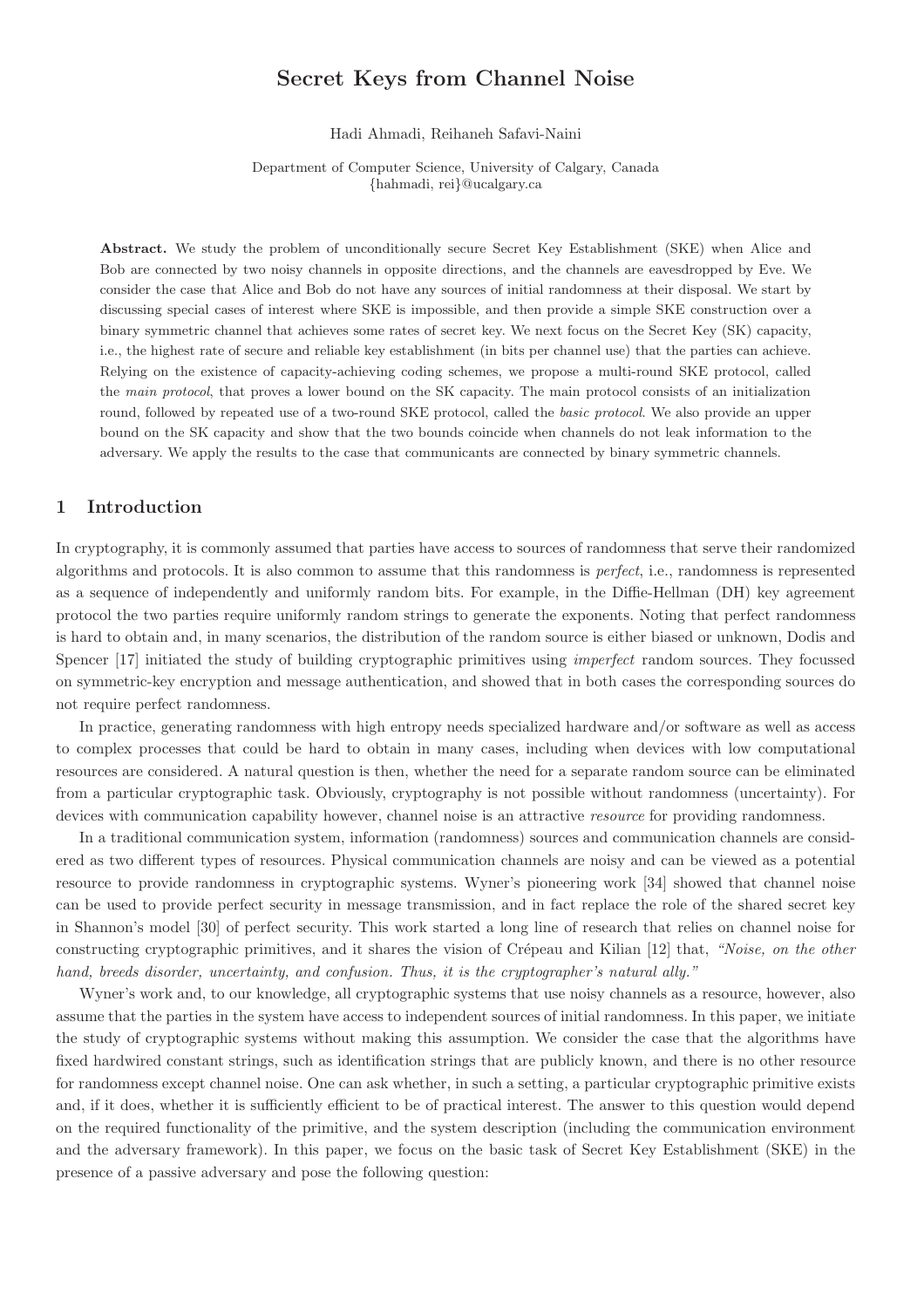Question 1. *Can Alice and Bob establish a shared secret key, without having access to initial randomness, by communicating over noisy channels that leak information to an eavesdropping adversary, Eve? In the case of a positive answer, are there efficient constructions to generate secret keys in practice?*

Here, we mean that Alice and Bob have neither independent nor correlated randomness initially. To the best of our knowledge, this paper is the first work to consider SKE with no initial randomness.

### 1.1 Our work

We focus on Question 1 and study SKE over a pair of independent Discrete Memoryless Broadcast Channels (DMBCs). A DMBC is a channel that provides noisy outputs to multiple receivers. We assume there is one DMBC from Alice to Bob and Eve, and one from Bob to Alice and Eve. We refer to this setup as 2DMBC and assume that this is the only method of communication in the system. SKE in this setup has been studied in [3]; however, again, it was assumed that Alice and Bob have access to sources of randomness.

We assume Alice and Bob each have a fixed string, **a** and **b**, respectively. We also assume a full-duplex model of communication where, in *each channel use*, Aice and Bob each sends one symbol over her/his DMBC and, in *each communication round*, each sends a message of the same length over their respective DMBC. This communication model is used to simplify the presentation of our results; the results can be adapted to half-duplex channels where, in each communication round, either Alice or Bob sends a message.

Impossibility results: Beyond doubt, SKE without initial randomness is impossible if the channels between the parties are noise free. This observation also holds in the computational setting, e.g., for the DH protocol. This is because all parameters in the system are deterministic and, assuming Eve has at least the computational capability of Alice and Bob, she can execute the same algorithms as theirs to derive the key. This implies that using error correcting codes to construct reliable communication channels removes the possibility of SKE without initial randomness.

In Section 3, we discuss special cases of 2DMBC where SKE is impossible despite the existence of noise in the system. These special cases include (1) only one-way communication is possible, (2) one DMBC is completely noise free, and (3) one DMBC is noisy but returns two identical outputs. We note that SKE in the above cases have been already studied [14, 15, 23] under the assumption that initial randomness is available to the parties. The goals of these studies, however, was to show the possibility of SKE in the corresponding settings.

SKE Construction: We give a positive answer to Question 1 by considering an example scenario where each DMBC consists of two independent (errors over the two channels are independent) Binary Symmetric Channels (BSCs), one from the sender to the receiver and one from the sender to Eve, with bit error probabilities  $p_1$  and  $p_2$ , respectively. We propose a two-round SKE protocol that uses three simple primitives, a von Neumann randomness extractor, a binary error-correcting code, and a universal hash function. The protocol works as follows. In round 1, Alice sends a constant sequence, e.g. an all-zero sequence, to Bob; Bob receives a noisy string and uses the von Neumann extractor to derive a uniformly random binary sequence from it. In round 2, Bob splits the uniform sequence into two sub-sequences, encodes them separately, and sends the codewords to Alice. Alice decodes her received sequence to find the two sub-sequences. Finally, Alice and Bob apply universal hashing to the sub-sequences to derive a secret key that is secure against Eve. Overall, the protocol computation time includes one run of the extractor, two runs of encoding and decoding functions, and one run of the universal hashing function. Using full-duplex communication channel allows Alice and Bob to independently initiate one instance of the protocol, and so effectively double the secret key rate per (duplex) channel use; this will of course double the computation cost.

Bounds on the SK capacity: We formalize the 2DMBC model and focus on the general description of a SKE protocol over a 2DMBC. We define the *Secret Key (SK) rate* of a protocol Π as the average number of shared random bits per channel use that Alice and Bob can securely and reliably generate by using Π. The *Secret Key (SK) capacity* of a 2DMBC is the highest SK rate that all possible SKE protocols can achieve. This leads to the following question: Question 2. *What is the SK capacity of a 2DMBC?*

Towards answering Question 2, we provide lower and upper bounds on the SK capacity of a 2DMBC. We prove the lower bound by showing that there exists a SKE construction that achieves the bound. We describe a multi-round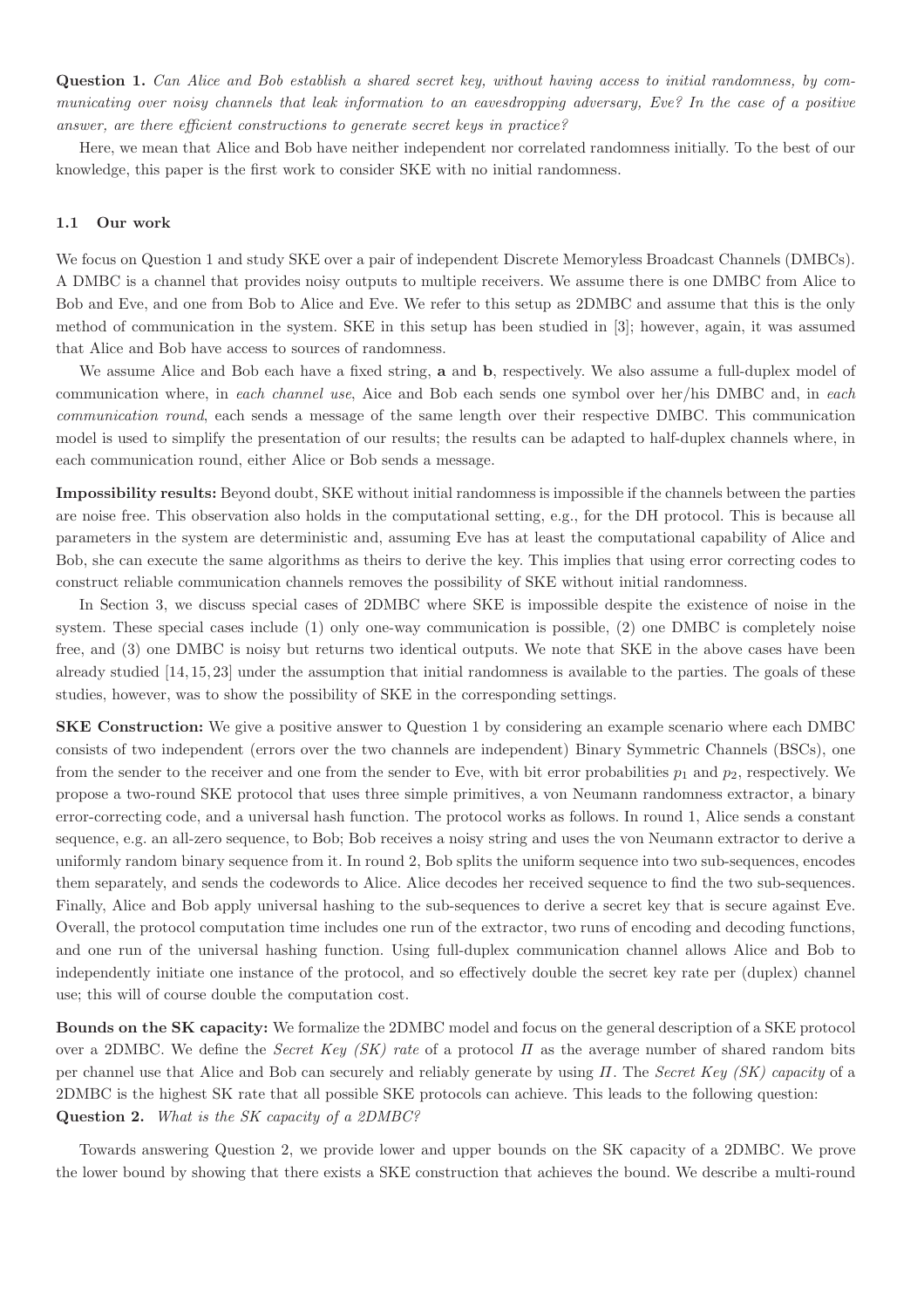SKE protocol, referred to as the *main protocol*, that consists of an *initialization round*, followed by repeated use of a two-round protocol that we call the *basic protocol*.

The initialization round bootstraps the main protocol by providing Alice and Bob with some pieces of "independent randomness" that is obtained from channel noise. By independent randomness, we mean a random variable that is independent of all random variables accessible to other parties. The randomness is derived from channel noise after one round of communication and is required for executing one iteration of the basic protocol. Each iteration of the basic protocol only uses the fresh randomness derived in the previous iteration. An execution of the basic protocol simultaneously serves two purposes: it (1) generates new pieces of independent randomness for Alice and Bob to be used in the next iteration, and (2) establishes one part of the shared secret key. The basic protocol uses two new primitives that we refer to as *secure block code* and *secure equipartition*. A secure block code is a deterministic primitive, consisting of a block code and a key derivation function that provides Alice and Bob with a part of the secret key. A secure equipartition is a tool to derive new independent randomness from channel noise which is hidden in the noisy received sequence. This randomness is independent of the channel input and Eve's view. The lower bound proof relies on the existence of these two primitives.

In each iteration of the basic protocol, the number of derived key bits and the number of channel uses are fixed; therefore, one can associate a fixed key rate for each iteration of the protocol. During the initialization round however, no secret key bit is derived. Since the SK rate of the main protocol is the average number of the final secret key bits per channel use, the channel uses in the initialization round can be amortized over the number of the consecutive invocations of the basic protocol and hence the SK rate tends towards that of a single basic protocol execution. One may propose other protocols for key establishment in the setting considered in this paper; an example of such a protocol is given in Section 1.2. Nonetheless, the main protocol described in this paper achieves the highest rate among the known constructions, hence resulting in a tighter lower bound on the SK capacity.

The lower bound shows that positive SK rates are achievable when both DMBCs are in favor of the legitimate parties, i.e., compared to Eve, the legitimate parties receive a less noisy version of the transmitted messages. More interestingly, it shows that this condition, although sufficient, is not necessary and *there are cases where both DMBCs are in favor of Eve, yet it is possible to establish secure shared key.*

We also provide an upper bound on the SK capacity by bounding the highest SK rate of a general multi-round SKE protocol. We show that the lower and the upper bounds coincide in the case that the channels do not leak any information to the adversary. This corresponds to the problem of common randomness generation over independent noisy channels, studied in [31], where the common randomness capacity was derived. In other words, the results in this paper match those in [31] under this special condition.

Discussion: The communication scenario considered in this paper naturally occurs in real life. All physical channels are noisy and in most cases, in particular in wireless communication, they are easy to eavesdrop. Assuming no initial perfect randomness for Alice and Bob is also natural when communicating nodes do not have additional hardware or access to complex random processes (e.g. processing time in a large computer system). In particular, mobile devices and their communication capabilities, match the setting considered in this paper. Our results show that, in the absence of initial randomness, nodes can start with constant strings such as their pre-stored IDs and "distill" randomness from channel noise.

Our work initiates a new direction for research: possibility and construction of cryptographic primitives when the only resource for randomness is channel noise. We note that converting a cryptographic primitive that uses noisy channel as a resource and allows Alice and Bob to have initial randomness, to the case that they do not have such randomness is not straightforward. As mentioned above, in some cases, the construction in the latter setting becomes impossible and, in cases such as this work, although SKE is possible, efficient constructions that achieve the lower bound or sufficiently high secret key rate, can become challenging.

The lower bound proof given in this paper, uses an existential argument: we do not give a construction that achieves the bound and can be used in practice. However, attempts to design efficient while optimal primitives for secure equipartition and secure block code can be directly applied to the main SKE protocol design to achieve SK rates close to the lower bound. This is an interesting direction for future research similar to the work in [8] that applies theoretical SKE results in [23, 34] to practice.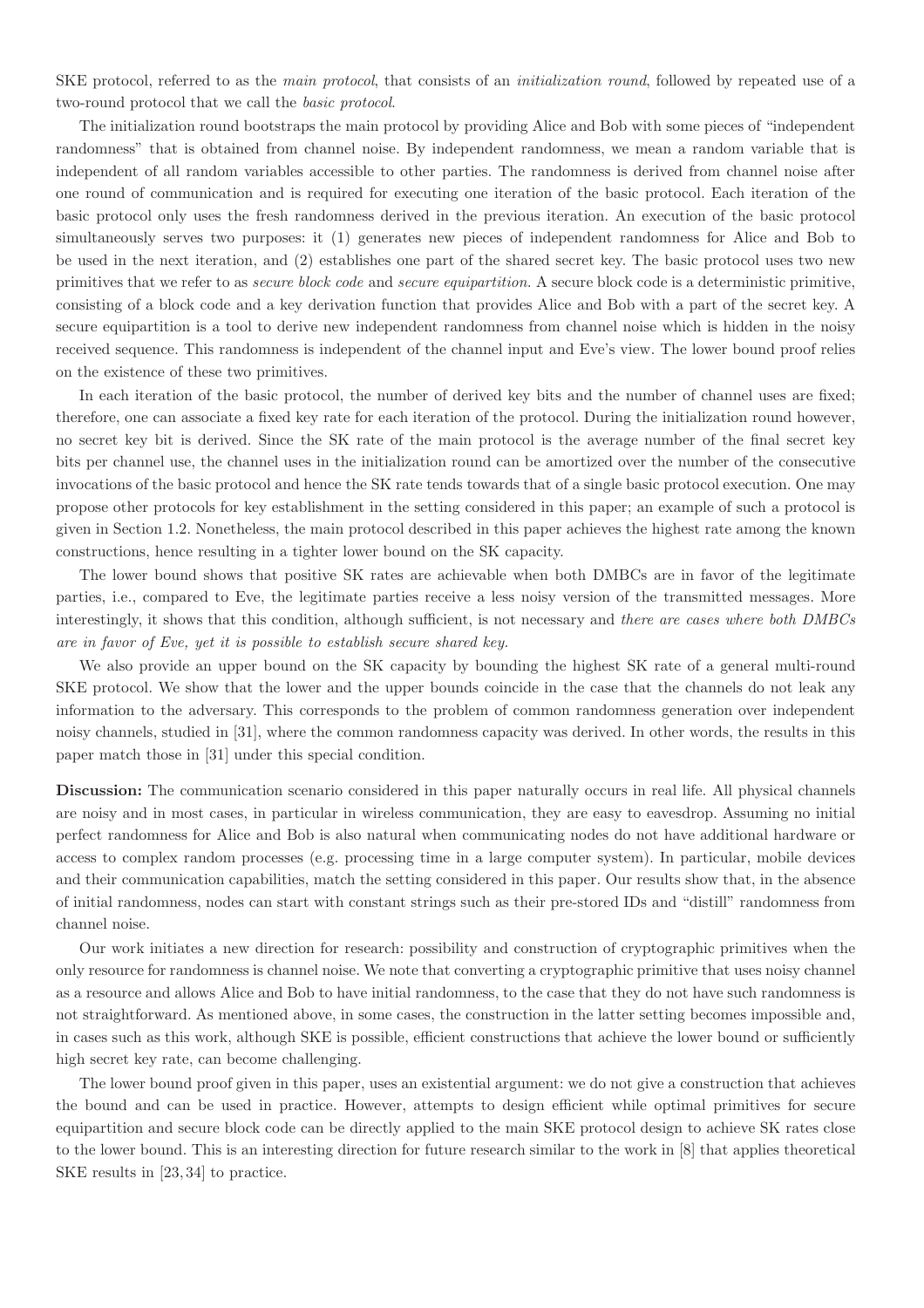The SKE construction given for binary symmetric channels can be viewed as a relaxed version of the main protocol where a simplified one-round basic protocol is used only once. The von Neumann extractor plays the role of (secure) equipartition in deriving independent randomness while the combination of coding and universal hashing is to replace the secure block code. Using these computationally efficient yet non-optimal primitives results in SK rates that are well below the lower bound. We further discuss this in Section 6.

### 1.2 Related work

The problem considered in this paper has relations to a number of previous studied areas, in particular, secure message transmission and key agreement over noisy channels, key agreement over public discussion channels using correlated randomness, key extraction from weak keys, and common randomness generation over noisy channels. In the following, we briefly clarify these relations.

Exploiting channel noise to provide security functionalities is pioneered by Wyner [34] who proposed an alternative to Shannon's model of secure communication [30]. In Wyner's model, Alice and Bob do not have any initial shared key; they are however, connected by a noisy channel that is wiretapped and allows Eve to only receive a degraded version of what Bob receives. Wyner showed that it is possible to exploit channel noise to transmit messages with *perfect secrecy*. Wyner's definition of perfect secrecy is in line with Shannon's definition in the information-theoretic setting, i.e., requiring Eve's complete uncertainly about the transmitted message, given what she receives through her wiretap channel. Wyner's work initiated a long line of research on utilizing channel noise to construct information theoretically secure cryptographic primitives including SKE [1, 14, 22, 23, 29], Oblivious Transfer (OT) [12, 13, 27], and Bit Commitment (BC) schemes [5,7]. In all these works however, access to initial randomness is assumed and removing this assumption will require revisiting the results and examining the existence of the primitives. For instance, secure message transmission in the original Wyner's model will not be possible without Alice having access to a random source.

Maurer [23], concurrently with Ahlswede and Csiszár [1], studied the problem of key agreement over a public discussion channel when Alice and Bob have initial correlated randomness. The correlated randomness may be obtained from correlated sources or communication over noisy channels. They determined lower and upper bounds on the SK capacity in this setting and showed conditions under which key agreement may or may not be possible. Key agreement using correlated randomness and a one-way noisy channel has been discussed in [22, 29] and it is shown that Alice and Bob can benefit from both resources (correlated sources and a noisy channel) to establish shared secret keys.

A related line of research considered stronger adversaries, i.e., active adversaries who can tamper with communication over public channels. Maurer and Wolf [25] revisited the results in [1, 23] in the active adversary setting and proved a number of possibility and impossibility results. Followup work considered key agreement (also referred to as key extraction) over public channels when Alice and Bob initially share a weak key [26, 28] or close randomness [18, 21].

The following two works are closely related to the setting in this paper, whereas neither provides results that are applicable to this setting. Venkatesan and Anantharam [31] considered shared randomness generation over a pair of independent DMCs and acquired the common randomness capacity of the channels. This is the first attempt to design communication primitives with no initial randomness. Authors noted that their results could not be applied to the case that the DMCs are eavesdropped by Eve – the setting that is considered in this paper.

SKE over a pair of independent DMBCs was considered in [3], where bounds on the SK capacity were provided. The constructions, however, assumed availability of free independent randomness to the parties, without which the corresponding proofs will not be valid. Assuming no initial randomness, one may use the results in [3] to design an SKE protocol as follows. Alice and Bob first execute an initialization round (e.g., using secure equipartition proposed in this paper) to derive the required amount of independent randomness, and then use the protocol given in [3] to establish a secret key. Compared to this protocol nevertheless, our main protocol potentially increases the SK rate up to two times, through iteration. The particular novelty of the basic protocol compared to the protocol in [3] is that, it combines the dual tasks of secure key derivation and fresh randomness generation (using secure equipartition).

#### 1.3 Notation

We use calligraphic letters  $(X)$ , uppercase letters  $(X)$ , and lowercase letters  $(x)$  to denote finite alphabets, Random variables (RVs), and their realizations over sets, respectively.  $\mathcal{X}^n$  is the set of all sequences of length n (so called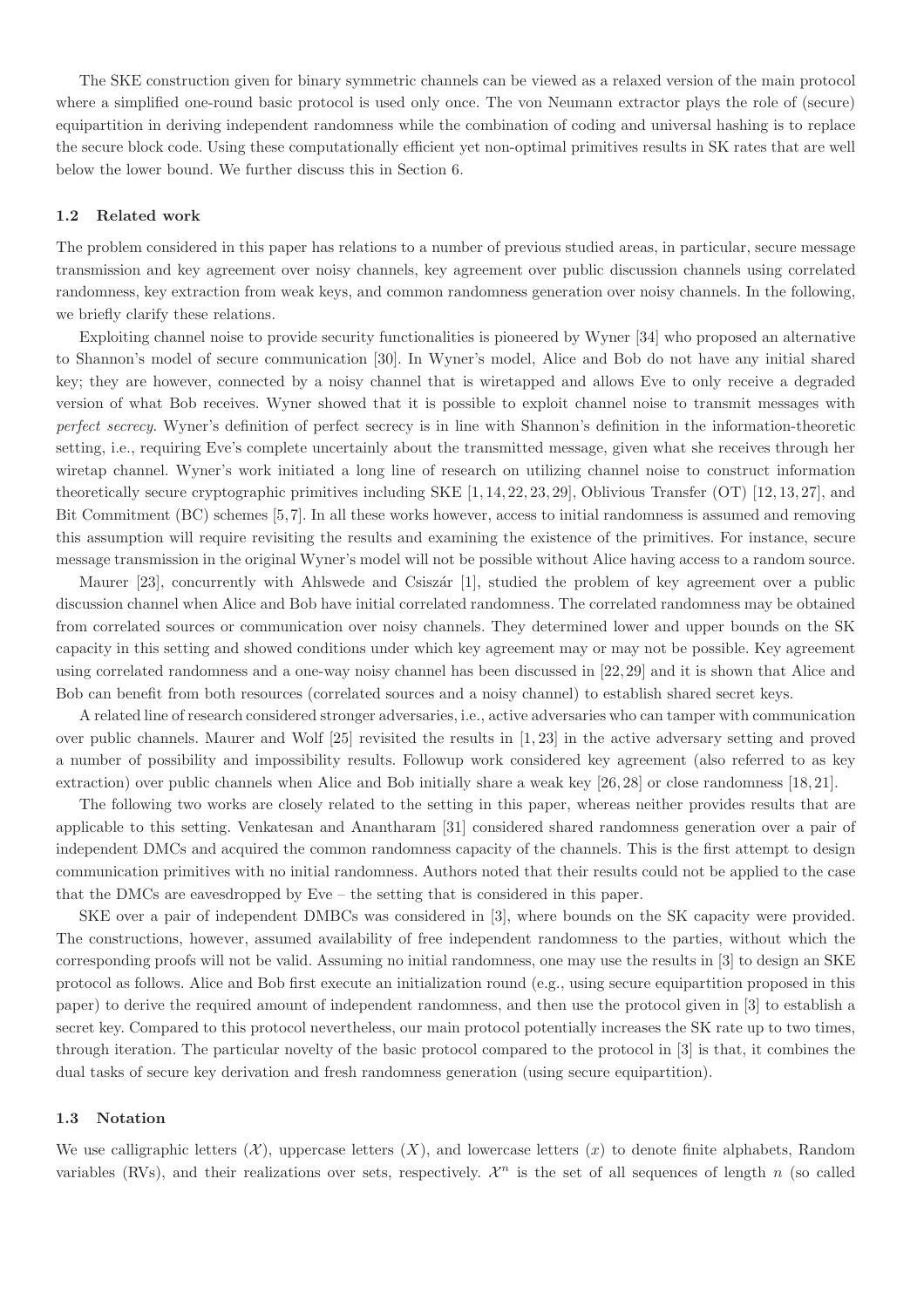n-sequences) with elements from  $\mathcal{X}$ .  $X^n = (X_1, X_2, \ldots, X_n) \in \mathcal{X}^n$  denotes a random n-sequence in  $\mathcal{X}^n$ . In case there is no confusion about the length, we use **X** to denote a random sequence and **x** to denote a realization in  $\mathcal{X}^n$ . While describing a multiple round protocol, we use  $X^{n:r}$  (or  $X^{r}$ ) to indicate a random *n*-sequence that is sent, received, or obtained in round r. For the RVs X, Y, and Z, we use  $X \leftrightarrow Y \leftrightarrow Z$  to denote a Markov chain between them in the given order. '||' denotes the concatenation of two sequences. For a value x, we use  $(x)_+$  to show max $\{0, x\}$  and, for an integer N, we use [N] to show the set of integers  $\{1, 2, ..., N\}$ . For two integers N and M, N.M denotes their integer multiplication. All logarithms are in base 2 and, for  $0 \le p \le 1$ ,  $h(p) = -p \log p - (1 - p) \log(1 - p)$  denotes the binary entropy function.

### 1.4 Paper organization

Section 2 describes SKE over 2DMBCs and delivers the security definitions. In Section 3, we provide some impossibility results for special cases of 2DMBC setting and an example of a simple SKE construction for BSCs together with an estimation of the secret key rate. Section 4 summarizes our main results on the SK capacity. In Section 5, we describe the main protocol that achieves the lower bound. Section 6 studies the SKE results for the case of BSCs, and Section 7 concludes the paper.

## 2 The Secret Key Establishment Problem

A Discrete Memoryless Channel (DMC)  $(\mathcal{X}, \mathcal{Y}, P_{Y|X})$  is a communication channel that, for any input symbol  $X \in \mathcal{X}$ , returns an output  $Y \in \mathcal{Y}$  according to the distribution  $P_{Y|X}$  and independently of other symbols. A Discrete Memoryless Broadcast Channel (DMBC)  $(\mathcal{X}, \mathcal{Y}, \mathcal{Z}, P_{YZ|X})$  is a channel that, for an input symbol  $X \in \mathcal{X}$ , returns two output symbols  $Y \in \mathcal{Y}$  and  $Z \in \mathcal{Z}$  according to the distribution  $P_{YZ|X}$  and independently of other symbols. In the 2DMBC setup, shown in Fig. 1(a), there is a forward DMBC from Alice to Bob and Eve, denoted by  $(\mathcal{X}_f, \mathcal{Y}_f, \mathcal{Z}_f, P_{Y_f, Z_f | X_f})$ , and a backward DMBC from Bob to Alice and Eve, denoted by  $(X_b, Y_b, Z_b, P_{Y_bZ_b|X_b})$ . The parties have deterministic computation systems. We describe SKE in the full-duplex model of communication where in each round Alice and Bob both can send messages.



Fig. 1. The 2DMBC setup (a) in general and (b) in the case of independent BSCs

To establish a secret key, Alice and Bob follow a SKE protocol with  $t$  communication rounds where, in round  $r$ , each channel is used  $n_r$  times. The protocol is specified by a sequence of deterministic round function pairs,  $(f_r, g_r)_{r=1}^{t-1}$ , and a pair of deterministic key derivation functions  $(\phi_A, \phi_B)$  such that

$$
f_r: \mathcal{Y}_f^{\sigma_{r-1}} \to \mathcal{X}_f^{n_r}, \qquad \phi_A: \mathcal{Y}_f^n \to \mathcal{S} \cup \{\perp\}, \tag{1}
$$

$$
g_r: \mathcal{Y}_b^{\sigma_{r-1}} \to \mathcal{X}_b^{n_r}, \qquad \phi_B: \mathcal{Y}_b^n \to \mathcal{S} \cup \{\perp\}, \tag{2}
$$

where  $\sigma_j = \sum_{i=0}^j n_i$ ,  $\perp$  denotes the error symbol, and  $n = \sigma_{t-1}$  is the total number of channel uses at the end of the protocol. The protocol takes as input a pair,  $(a, b) \in \mathcal{X}_f^{n_0} \times \mathcal{X}_b^{n_0}$ , of constant (publicly known) sequences. In a communication round r, Alice and Bob send the  $n_r$ -sequences  $\mathbf{X}_f^{tr}$  and  $\mathbf{X}_b^{tr}$  and receive  $\mathbf{Y}_b^{tr}$  and  $\mathbf{Y}_f^{tr}$ , respectively. Eve receives  $(\mathbf{Z}_{f}^{ir}, \mathbf{Z}_{b}^{ir})$ . The input sequences are calculated as

$$
\mathbf{X}_{f}^{:r} = \begin{cases} \mathbf{a}, & r = 0 \\ f_{r}(V_{A}^{:r-1}) & 1 \le r \le t-1 \end{cases}, \qquad \mathbf{X}_{b}^{:r} = \begin{cases} \mathbf{b}, & r = 0 \\ g_{r}(V_{B}^{:r-1}) & 1 \le r \le t-1 \end{cases}.
$$
 (3)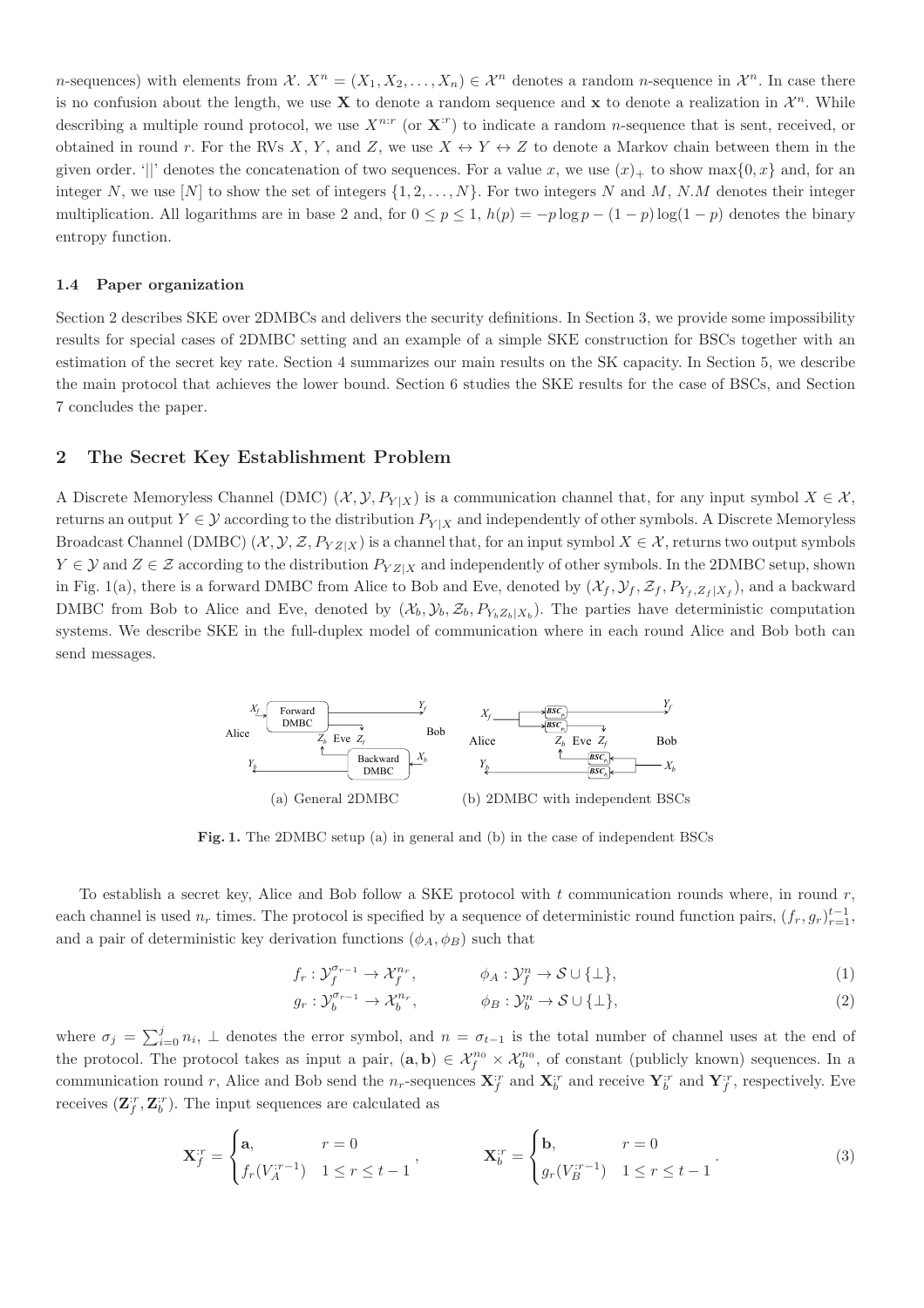$V_A^{r-r-1}$ ,  $V_B^{r-r-1}$ , and  $V_E^{r-1}$  are, respectively, the views of Alice, Bob and Eve, at the end of round  $r-1$ , i.e.,

$$
V_A^{:r-1} = (\mathbf{Y}_b^{:i})_{i=1}^{r-1}, \quad V_B^{:r-1} = (\mathbf{Y}_f^{:i})_{i=1}^{r-1}, \quad \text{and} \quad V_E^{:r-1} = (\mathbf{Z}_f^{:i}, \mathbf{Z}_b^{:i})_{i=1}^{r-1}.
$$
 (4)

By view of a party, we mean the randomness that they collect through the protocol execution. We do not include constants and deterministic functions that are applied to the variables in the views, since they do not result in new information (randomness). When the t rounds of communication are completed, Alice and Bob calculate their secret keys respectively as

$$
S_A = \phi_A(V_A^{t-1}), \text{ and } S_B = \phi_B(V_B^{t-1}).
$$
\n(5)

Let  $View_E = V_E^{:t-1}$  be Eve's view at the end of the protocol.

**Definition 1.** For  $R_{sk} \geq 0$  and  $0 \leq \delta \leq 1$ , the SKE protocol  $\Pi$  is  $(R_{sk}, \delta)$ -secure *if there exists a random variable*  $S \in \mathcal{S}$  *such that the following requirements are satisfied:* 

*Randomness:* <sup>H</sup>(S) n ≥ Rsk − δ, (6a)

*Reliability:* Pr(S<sup>A</sup> = S<sup>B</sup> = S) ≥ 1 − δ, (6b)

$$
Sercey: \t\t\t\t\t\frac{H(S|View_E)}{H(S)} \ge 1 - \delta.
$$
\n(6c)

**Definition 2.** The Secret-Key (SK) capacity  $C_{sk}$  *is defined as the largest*  $R_{sk} \geq 0$  *such that, for any arbitrarily small*  $\delta > 0$ , there exists an  $(R_{sk}, \delta)$ -secure SKE protocol.

Remark 1. The above definition of SK capacity follows [34] and later [1, 14, 22, 23, 29]. It is referred to as *the weak SK capacity* since it only requires Eve's uncertainty about the secret key to be negligible in "rate". In contrast, in the "strong" SK capacity [24], Eve's total uncertainty must be negligible. Maurer and Wolf [24] showed that for the settings in [14, 23, 34], the weak definition can be replaced by the strong without sacrificing the SK capacity. We believe that a similar result can be proved for the setting in this paper, using an argument similar to [24]. We will show this in our future work.

## 3 SKE in special cases of 2DMBC

### 3.1 Impossibility results for special cases

We revisit a number of well-studied SKE scenarios that can be viewed as special cases of 2DMBC. We argue that, without initial randomness available to parties, SKE is impossible in these cases irrespective of the channel specification.

One-way communication: Consider a case that one of the DMBCs, say the backward DMBC, always returns constant values at its outputs. This is the same as assuming a one-way communication over the forward channel. Irrespective of the protocol, Alice will never have a single bit of randomness in her view and, without randomness, she cannot have a secret key. Note that this special case is essentially the one-way DMBC setting of Csiszár and Körner [14], with the difference that no initial randomness is provided to the parties.

One channel is noiseless and public: Without loss of generality, assume that the backward DMBC is noiseless and public. For any SKE protocol as described in Section 2, we have  $\mathbf{X}_{b}^{ir} = \mathbf{Y}_{b}^{ir} = \mathbf{Z}_{b}^{ir}$  for each round r. This suggests that, at the end of the protocol, Eve's view includes Alice's view (see (4)). Eve can simply use Alice's key derivation function  $\phi_A$  on her view to calculate  $S_A$  and so there will not exist any variable  $S \in \mathcal{S}$  as the secret key that satisfies the requirements in (6). One can find a more precise argument by studying the upper bound, provided in Section 4, for this special case. It is interesting to note that this argument is also valid when in addition to the one-way DMBC a free "two-way" public discussion channel exists. This is the setting that was studied by Maurer in [23] and was proved to allow positive SK rates when parties have access to initial randomness.

One channel is noisy but returns two identical outputs: Assume that this property holds for the backward DMBC. In this case,  $\mathbf{X}_{b}^{;r}$  may be different from the outputs and we only have  $\mathbf{Y}_{b}^{;r} = \mathbf{Z}_{b}^{;r}$ . Nevertheless, this is sufficient to argue that Eve's view includes Alice's view; hence, the impossibility of SKE.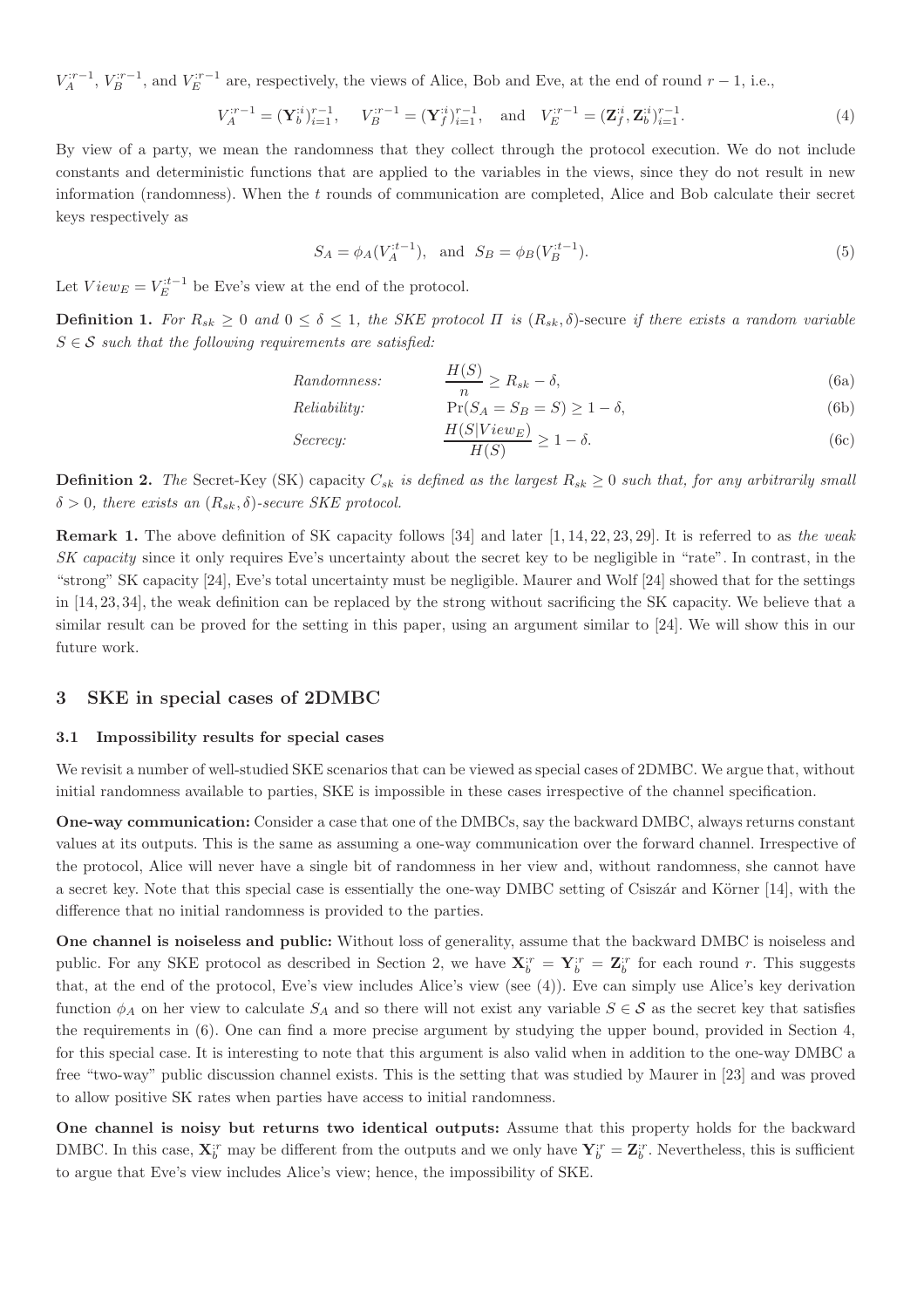### 3.2 An SKE protocol for binary symmetric channels

Assume that the 2DMBC consists of four independent binary symmetric channels as illustrated in Fig. 1(b). The main channels from Alice to Bob and vice versa have bit error probability  $p_1$ , while both Eve's channels have bit error probability  $p_2$ . Furthermore, Alice has an all-zero sequence of length m,  $\mathbf{a} = \underline{0}^m$ . We describe a two-round SKE construction that uses the primitives described below.

The von Neumann randomness extractor [32]: This extractor takes a binary sequence of even length and outputs a variable-length sequence that has uniform distribution. For an input Bernoulli sequence  $\mathbf{Y} = (Y_1 Y_2, Y_3 Y_4, \ldots, Y_{m-1} Y_m)$ of even length m, where  $P(Y_i = 1) = p$ , the von Neumann extractor divides the sequence into  $m/2$  pairs of bits and uses the following mapping on each pair

$$
00 \to \Lambda, \qquad 01 \to 0, \qquad 10 \to 1, \qquad 11 \to \Lambda,
$$

where  $\Lambda$  represents no output. The output sequence is the concatenation of the mapped bits. It is easy to observe that the extractor is computationally efficient and the output bits are independently and uniformly distributed.

While the von Neumann extractor does not return a fixed-length output, it can be used to design a primitive  $Ext: \{0,1\}^m \to \{0,1\}^l \cup \{\perp\}$  that derives an *l*-bit uniform string from an *m*-bit Bernoulli sequence. The *Ext* function runs the von Neumann extractor on the m-bit sequence Y. If the output length is less l, it returns  $\perp$ ; otherwise, it returns the first l bits of the output. The probability that, for an m-bit Bernoulli sequence (with  $P(Y_i) = p$ ), Ext returns ⊥ equals

$$
\Pr(\mathcal{E}rr_{ext}) = \sum_{i=0}^{l-1} \binom{\frac{m}{2}}{i} \left(2p(1-p)\right)^i \left(1 - 2p(1-p)\right)^{\frac{m}{2} - i}.
$$
\n(7)

An  $(n, k)$  binary error correcting channel code: We denote the encoding and the decoding functions by  $Enc$ :  $\{0,1\}^k \to \{0,1\}^n$  and  $Dec: \{0,1\}^n \to \{0,1\}^k$ , respectively. There are efficient  $(n,k)$  error correcting codes that can correct nearly up to  $t = (n - k)/2$  bits of error. When used over a binary symmetric channel with error probability p, the decoding error probability of such codes equals the probability that the number of errors is greater than  $t$ , i.e.,

$$
\Pr(\mathcal{E}r_{enc}) \ge \Pr(n_{err} > t) = \sum_{i=t+1}^{n} {n \choose i} p^i (1-p)^{n-i}.
$$
 (8)

Universal class of hash functions: A class H of (hash) functions  $h : A \rightarrow B$  is universal [9], if for any distinct pair of inputs  $x_1, x_2 \in \mathcal{A}$ , the equality  $h(x_1) = h(x_2)$  happens with probability at most  $1/|\mathcal{B}|$ , provided that h is uniformly at random selected from H. For the purpose of our SKE construction design, we use the following universal class of computationally efficient hash functions, proposed in [33],

$$
\mathcal{H} = \{h_c : GF(2^k) \to \{0, 1\}^s, \ c \in GF(2^k)\},\
$$

where  $h_c(x)$  returns the first s bits of c.x, and the multiplication is over the polynomial representation of  $GF(2^k)$ .

Protocol description: Using the above primitives, the SKE protocol proceeds as follows. Alice sends her constant sequence  $X_f = a = (0)^m$  over the forward DMBC. Bob and Eve receive the m-sequences  $Y_f$  and  $Z_f$  (m is even). Bob views this as an m-bit Bernoulli sequence,  $\mathbf{Y}_f = (Y_{f,1}, \ldots, Y_{f,m})$ , with  $P(Y_{f,i} = 1) = p_1$  and finds  $\mathbf{U} = Ext(\mathbf{Y}_f)$ . If  $U = \perp$ , the error  $\mathcal{E}rr_{ext}$  occurs; otherwise, Bob splits the *l*-bit U into two independent and uniform *k*-bit sequences  $U_1$ and  $U_2$ , where  $k = l/2$ . He calculates the *n*-bit codewords  $X_{1b} = Enc(U_1)$  and  $X_{2b} = Enc(U_2)$  and sends them over the backward DMBC; Alice and Eve receive  $(Y_{1b}, Y_{2b})$  and  $(Z_{1b}, Z_{2b})$ , respectively. Alice calculates the k-sequences  $\hat{\mathbf{U}}_1 = Dec(\mathbf{Y}_{1b})$  and  $\hat{\mathbf{U}}_2 = Dec(\mathbf{Y}_{2b})$ . The error event  $\mathcal{E}rr_{enc1}$  (resp.  $\mathcal{E}rr_{enc2}$ ) occurs when  $\hat{\mathbf{U}}_1 \neq \mathbf{U}_1$  (resp.  $\hat{\mathbf{U}}_2 \neq \mathbf{U}_2$ ). Next, Alice and Bob use universal hashing for privacy amplification, i.e., to derive keys that are secure against Eve. The secret key is  $S = h_C(\mathbf{U}_1)$  where  $C = \mathbf{U}_2$ . Bob calculates  $S_B = S$  and Alice calculates  $S_A = h_{\hat{C}}(\hat{\mathbf{U}}_1)$  where  $\hat{C} = \hat{\mathbf{U}}_2$ . Analysis of randomness, reliability, and secrecy: The above protocol provides Alice and Bob with s uniformly random bits of key. The rate of key establishment is calculated as the number of the key bits divided by the number of channel uses, i.e.,  $R_{sk} = \frac{s}{m+2n}$ .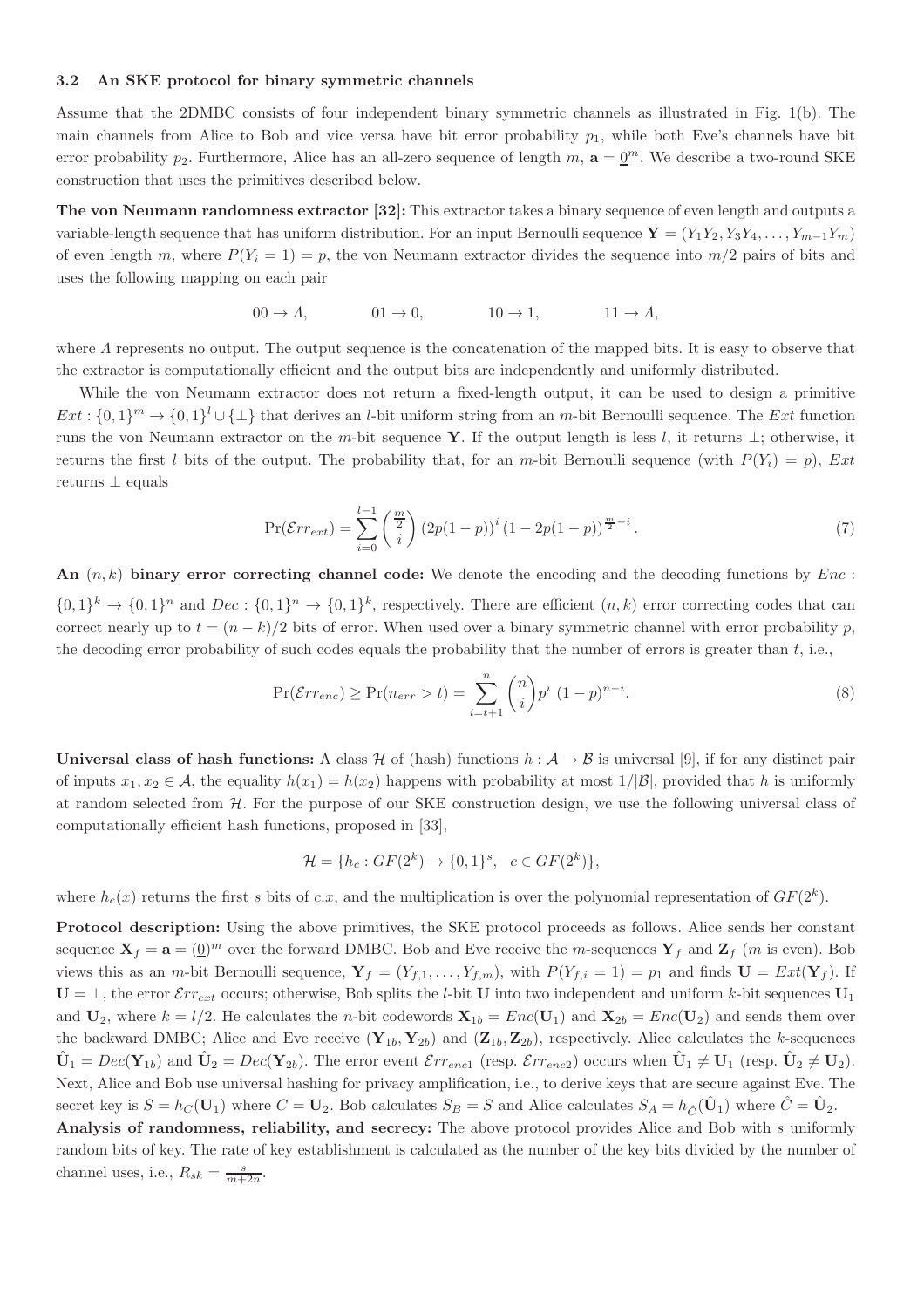Regarding the reliability requirement (6b), we observe that  $S_A = S_B = S$  holds if none of the errors  $\mathcal{E}rr_{ext}$ ,  $\mathcal{E}rr_{encl}$ , and  $\mathcal{E}rr_{enc2}$  occurs. This gives

$$
\Pr(S_A = S_B = S) \ge 1 - \Pr(\mathcal{E}r_{ext}) - \Pr(\mathcal{E}r_{enc1}) - \Pr(\mathcal{E}r_{enc2}),\tag{9}
$$

where  $Pr(\mathcal{E}rr_{ext})$ ,  $Pr(\mathcal{E}rr_{enc1}) = Pr(\mathcal{E}rr_{enc2})$  are obtained from (7) and (8) for  $p = p_1$ , respectively. For an arbitrarily small  $\delta > 0$ , we can, for instance, choose the parameters  $m, l, n$ , and  $k = l/2$  such that each of the above error probabilities is at most  $\delta/3$  and so (6b) is satisfied.

To argue the secrecy of the key, we use the following lemma.

**Lemma 1.** [6, Corollary 4] For a random k-sequence  $U_1$ , if the conditional Rényi entropy  $R(U_1|\mathbf{Z}_{1b} = \mathbf{z})$  is lower *bounded by*  $s_0$  *and*  $S = h_C(\mathbf{U}_1)$  *for a uniformly random* C, *then* 

$$
H(S|\mathbf{Z}_{1b}=\mathbf{z},C) \geq s - \frac{2^{s-s_0}}{\ln 2}.\tag{10}
$$

Since the channels are memoryless, for large enough  $n$ , from asymptotic equipartition property (AEP) for the sequences  $U_1$  and  $Z_{1b}$  (see, e.g., [10, Chapter 3]), we can replace the Rényi entropy  $R(U_1|Z_{1b} = z)$  in the above by the Shannon entropy as  $H(U_1|Z_{1b})$ , which we calculate below.

$$
H(\mathbf{U}_1|\mathbf{Z}_{1b}) = H(\mathbf{U}_1) - H(\mathbf{Z}_{1b}) + H(\mathbf{Z}_{1b}|\mathbf{U}_1) = k - H(\mathbf{Z}_{1b}) + nh(p_2) \ge k - n(1 - h(p_2)).
$$
\n(11)

Using Lemma 1 and letting  $s_0 = k - n(1 - h(p_2))$ , we calculate Eve's uncertainty about the secret key as

$$
H(S|\mathbf{Z}_{1b}, \mathbf{Z}_{2b}, \mathbf{Z}_{f}) \stackrel{(a)}{=} H(S|\mathbf{Z}_{1b}, \mathbf{Z}_{2b}) \ge H(S|\mathbf{Z}_{1b}, \mathbf{U}_{2}) = H(S|\mathbf{Z}_{1b}, C) \ge s - \frac{2^{s-k+n(1-h(p_2))}}{\ln 2}
$$
  
\n
$$
\Rightarrow \frac{H(S|\mathbf{Z}_{1b}, \mathbf{Z}_{2b}, \mathbf{Z}_{f})}{H(S)} \ge 1 - \frac{2^{s-k+n(1-h(p_2))}}{s \ln 2}
$$
\n(12)

Equality (a) holds since the randomness in  $\mathbf{Z}_f$  comes only from Eve's BSC noise that is independent of all the variables including  $(S, \mathbf{Z}_{1b}, \mathbf{Z}_{2b})$ . For an arbitrarily small  $\delta > 0$ , we can choose the parameters k, n and s for (12) such that the secrecy requirement in (6c) holds.

Table 1 shows the construction parameters for SKE over binary symmetric channels with  $p_1 = 0.1$  and  $p_2 = 0.2$ when the secret key length is  $s = 100$  and the security parameter  $\delta$  has different values. According to this table, the achievable SK rate by this construction is about  $R_{sk} = 0.015$  bits per channel use.

|           | $\boldsymbol{n}$ | $\boldsymbol{k}$ |     | m    | $R_{sk}$ |
|-----------|------------------|------------------|-----|------|----------|
| $10^{-1}$ | 404              | 300              | 600 | 5230 | 0.0166   |
| $10^{-2}$ | 458              | 330              | 660 | 5430 | 0.0158   |
| $10^{-3}$ | 508              | 358              | 716 | 5590 | 0.0151   |
| $10^{-4}$ | 560              | 388              | 776 | 5730 | 0.0146   |

Table 1. The SKE construction parameters with respect to different values of  $\delta$  for  $s = 100$ .

Remark 2. In each round of the above construction,z either Alice or Bob sends a sequence over the channel. Assuming the full-duplex communication model, Alice and Bob can follow another run of the protocol in parallel, this time with Bob as the initiator. This will double the secret key rate and so, for the values of  $p_1 = 0.1$  and  $p_2 = 0.2$ , the SK rate achievable by this construction is around 0.03 bit per channel use.

Remark 3. The aim of the above construction is to show the feasibility of efficient SKE with no initial randomness. We have chosen simple primitives for the ease of explanation. Using more complex primitives in the above construction, one may achieve higher secret key rates.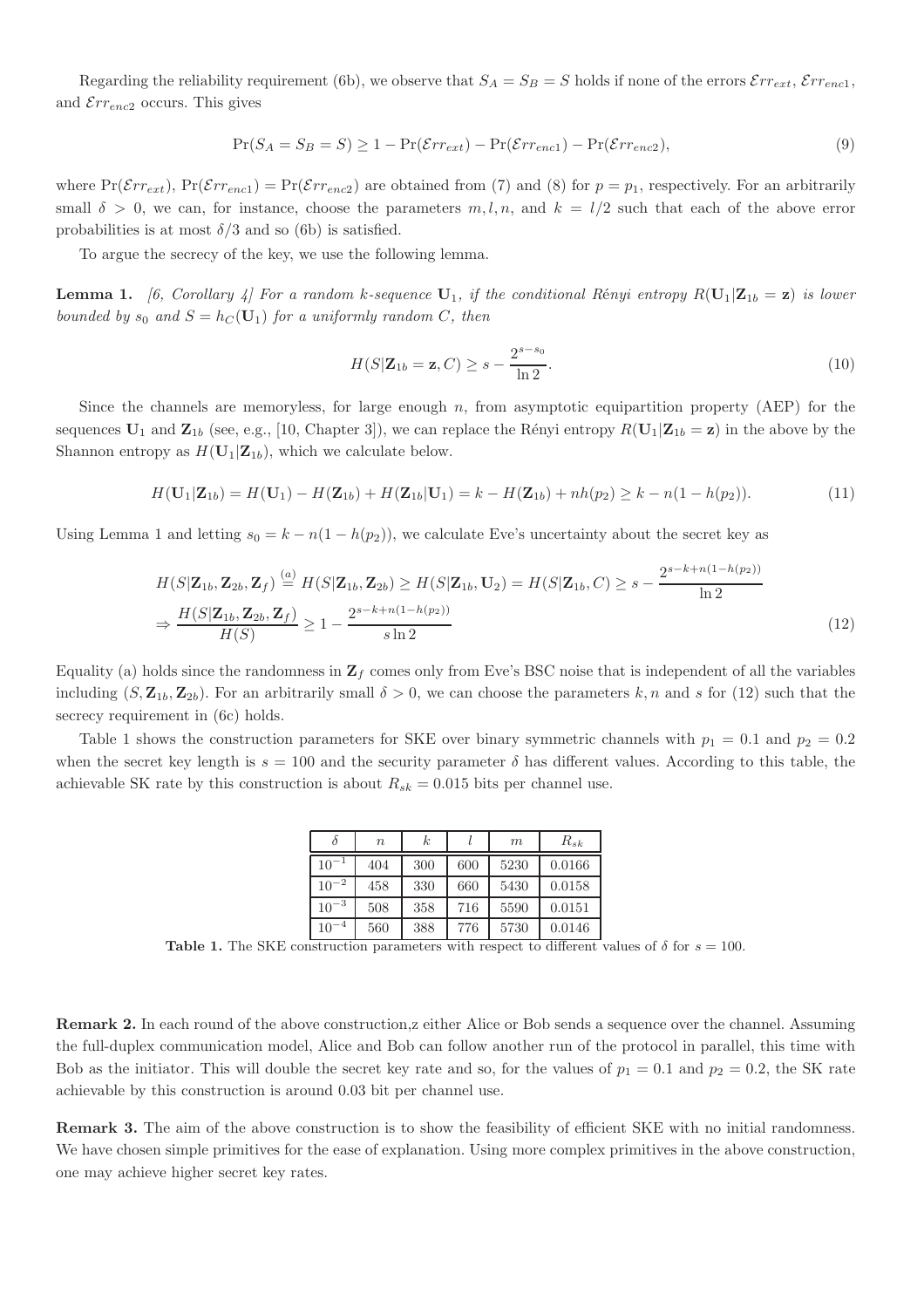## 4 Bounds on the SK capacity

We provide lower and upper bounds on the SK capacity as defined in Section 2. Let the RVs  $X_f, Y_f, Z_f$  and  $X_b, Y_b, Z_b$ correspond to the channel probability distributions  $P_{Y_f, Z_f | X_f}$  and  $P_{Y_b, Z_b | X_b}$ , respectively.

Theorem 1. *The SK capacity is lower bounded as*

$$
C_{sk}^{2DMBC} \ge \max_{\mu \ge 0, P_{X_f}, P_{X_b}} \{Lbound_A + Lbound_B\},\tag{13}
$$

*where*

$$
Lbound_A = \frac{1}{1+\mu} \left( \mu(I(Y_b; X_b) - I(Y_b; Z_b)) + \gamma_1(I(X_f; Y_f) - I(X_f; Z_f)) + \right),\tag{14}
$$

$$
Lbound_B = \frac{1}{1+\mu} \left( \mu(I(Y_f; X_f) - I(Y_f; Z_f)) + \gamma_2 (I(X_b; Y_b) - I(X_b; Z_b)) + \right),\tag{15}
$$

for

$$
\gamma_1 = \min\{1, \frac{H(Y_b|X_b, Z_b) + \mu(H(Y_b|X_b) - H(X_f))}{I(X_f; Y_f)}\},\tag{16}
$$

$$
\gamma_2 = \min\{1, \frac{H(Y_f|X_f, Z_f) + \mu(H(Y_f|X_f) - H(X_b))}{I(X_b; Y_b)}\},\tag{17}
$$

such that

$$
H(Y_b|X_b, Z_b) > \mu H(X_f), \qquad I(X_f; Y_f) > \mu H(Y_b|X_b), \qquad (18)
$$

$$
Z_f) > \mu H(X_b), \qquad I(X_b; Y_b) > \mu H(Y_f | X_f). \tag{19}
$$

*Proof.* See Section 5 and Appendix A.

 $H(Y_f | X_f,$ 

The lower bound (13) is achieved by the so-called main protocol. The main protocol consists of an initialization round followed by iteration of a two round protocol, called the basic protocol. Each iteration of the basic protocol uses some randomness and generates new randomness for the next iteration, together with a new part of secret key. The initialization round provides the initial randomness for the first iteration of the basic protocol. As the number of iterations increases, the SK rate of the main protocol approaches the lower bound, which is, in fact, the SK rate of the basic protocol. In the full-duplex channel model, the basic protocol proceeds as two parallel instances of a two-round sub-protocol: The first (resp. second) instance is initiated by Alice (resp. Bob) and achieves the key rate  $Lbound_A$  (resp. Lbound<sub>B</sub>), for fixed values  $\mu$ ,  $P_{X_f}$ , and  $P_{X_b}$  that are chosen to maximize (13). Each of the key rates, Lbound<sub>A</sub> and  $Lbound_B$ , is the sum of two terms, each corresponding to the key rate achievable in one round of the basic protocol (see (14)-(15)). The real value  $\mu$  is the ratio between the number of channel uses in the first and the second rounds, e.g.,  $\mu = 0$  implies no channel use in the first round, implying a one-round basic protocol. The real values  $\gamma_1$  and  $\gamma_2$ are to relate the amount of achievable key rate as a function of the randomness obtained from channel noise.

As mentioned above, each round of the basic protocol generates some key rates. The keys rate achieved by the second round depends on the DMBC parameters (i.e.,  $I(X_f; Y_f) - I(X_f; Z_f)$  and  $I(X_b; Y_b) - I(X_b; Z_b)$ ), and the key rate achieved in the first round depends on the "inverse" DMBC (see Definition 8) parameters (i.e.,  $I(Y_f; X_f) - I(Y_f; Z_f)$ and  $I(Y_b; X_b) - I(Y_b; Z_b)$ . We refer to Section 5 for more details. When the DMBCs are in favor of Alice and Bob, i.e.,  $I(X_f; Y_f) - I(X_f; Z_f)$  and  $I(X_b; Y_b) - I(X_b; Z_b)$  are positive, Lbound<sub>A</sub> and Lbound<sub>B</sub> will be positive by simply choosing  $\mu = 0$ . This implies a positive SK capacity. When the channels are in favor of Eve, the lower bound may remain positive (for some values of  $\mu > 0$ ) if one of the inverse DMBCs is in favor of Alice and Bob. The study of the lower bound for BSCs in Section 6 shows clearly the existence positive SK rates in the latter case (see Fig. 3).

Theorem 2. *The SK capacity is upper bounded as*

 $\overline{C}$ 

$$
C_{sk}^{2DMBC} \le \max_{P_{X_f}, P_{X_b}} \{Ubound_A + Ubound_B\},\tag{20}
$$

*where*

$$
Ubound_A = \min\{H(Y_b|X_b, Z_b), I(X_f; Y_f|Z_f)\}, \quad and \quad Ubound_B = \min\{H(Y_f|X_f, Z_f), I(X_b; Y_b|Z_b)\}.
$$
 (21)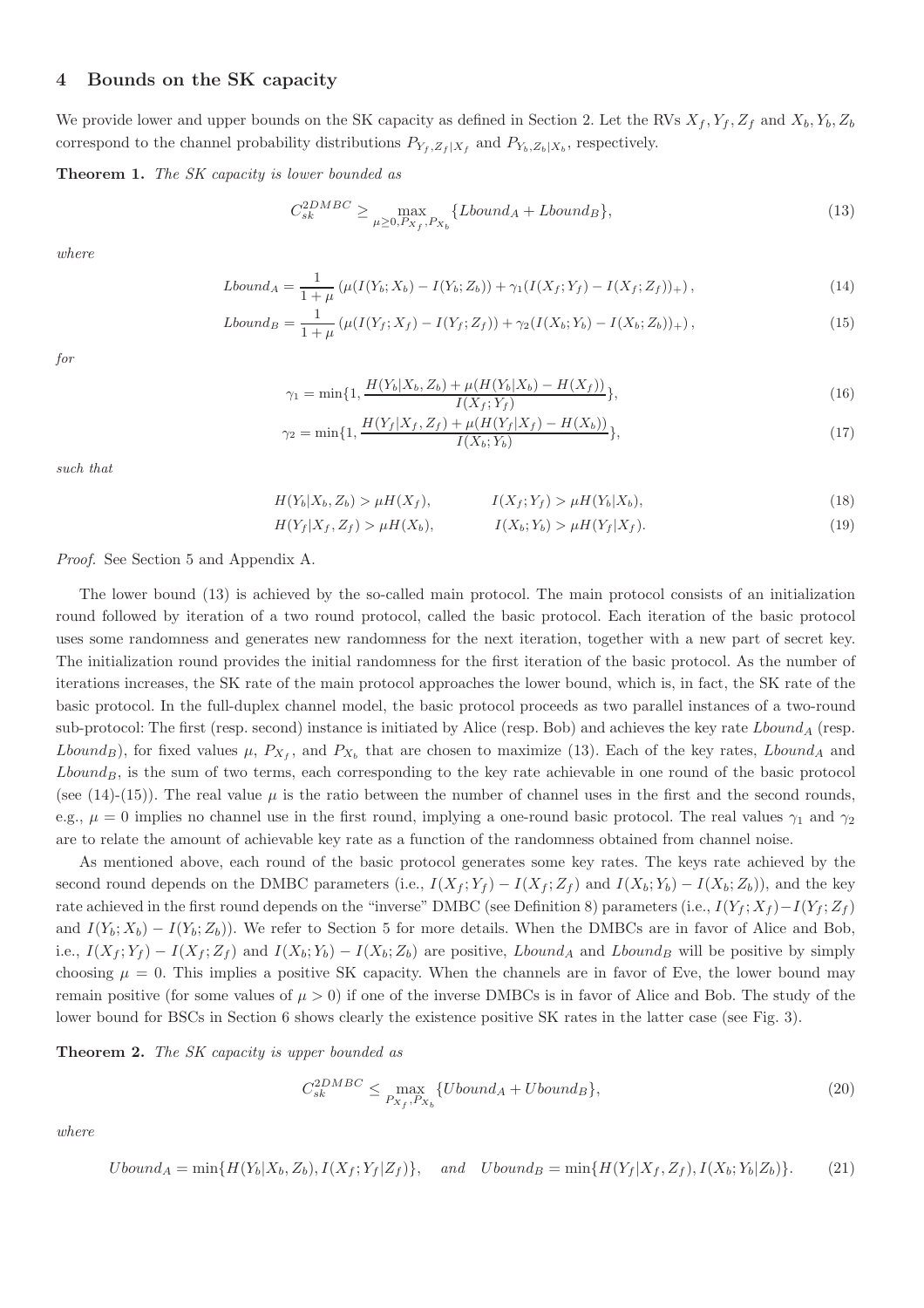*Proof.* See Appendix B.

The above upper bound also proves the SKE impossibility results for the special cases discussed in Section 3.1. In the case of one way communication, e.g., when the backward channel returns constant values at its ouputs, both terms  $I(X_b; Y_b|Z_b)$  and  $H(Y_b|X_b, Z_b)$  equal zero, implying a zero upper bound on SK rates. The same argument can be used to prove impossibility when the backward channel is noiseless and public or it is noisy but returns identical outputs to Alice and Eve.

Theorem 3 shows that the two bounds coincide when the two DMBCs do not leak information. The resulting value matches the common randomness capacity of a pair of independent DMCs, given in [31].

Theorem 3. *When the DMBCs do not leak information to Eve, the bounds coincide and the SK capacity equals*

$$
C_{sk}^{2DMBC} = \max_{P_{X_f}, P_{X_b}} \{ \min\{H(Y_b|X_b), I(X_f;Y_f)\} + \min\{H(Y_f|X_f), I(X_b;Y_b)\} \}.
$$
\n(22)

*Proof.* See Appendix C.

## 5 The main SKE Protocol: Achieving the Lower Bound

We noted that the bound in Theorem 1 is achieved by the *main protocol*. The main protocol has  $2t + 1$  rounds and does not need any initial randomness. The protocol starts with an initialization round (round 0) that provides Alice and Bob with some amount of independent randomness. The initialization round is followed by t iterations of a two-round protocol, called the *basic protocol*. Each iteration of the basic protocol takes some independent randomness from Alice and Bob and returns to them a part of the secret key as well as new pieces of independent randomness. The independent randomness that is produced in iteration  $1 \le r \le t - 1$  (resp. round 0) will be used in iteration  $r + 1$  (resp. iteration 1). The secret key parts are finally concatenated to give the final secret key. In a deeper look, the basic protocol proceeds as two parallel instances of a key agreement sub-protocol, one initiated by Alice and one initiated by Bob. Each instance of the sub-protocol uses a part of the randomness provided by Alice and Bob, and partially contributes to the secret key. More details are provided in Section 5.2.

The main protocol relies on the existence of two primitives, referred to as *secure equipartition* and *secure block code*. In the following, we define these primitives, show their existence, and then describe the main protocol.

### 5.1 Preliminaries

**Definition 3.** For a probability distribution  $P_X$  over the set  $\mathcal{X}$ , a sequence  $x^n \in \mathcal{X}^n$  is called  $\epsilon$ -typical if

$$
|-\frac{1}{n}\log P(x^n) - H(X)| < \epsilon,
$$

*where*  $P(x^n)$  *is calculated as* 

$$
P(x^n) = \prod_{i=1}^n P(x_i).
$$

**Definition 4.** An  $(n, M, \epsilon)$ -block code for the DMC  $(X, \mathcal{Y}, P_{Y|X})$  is a set  $\{(c_i, C_i)_{i=1}^M\}$  such that  $c_i \in \mathcal{X}^n$ ,  $(C_i)_{i=1}^M$ partitions  $\mathcal{Y}^n$ , and  $P_{Y|X}^n(Y^n = C_i | X^n = c_i) \geq 1 - \epsilon$ .

Block codes are used to promise reliable communication over noisy channels (DMCs). The following lemma shows the existence of block codes, for a DMC  $(\mathcal{X}, \mathcal{Y}, P_{Y|X})$ , that achieve reliable communication rates up to  $I(X; Y)$ .

**Lemma 2.** For any  $P_X$ ,  $R_c < I(X;Y)$ , and large enough n, there exists an  $(n, M, \epsilon)$ -block code for the DMC  $(X, Y, P_{Y|X})$ *with*  $\epsilon$ -*typical codewords*  $c_i \in \mathcal{X}^n$  *such that*  $M = \lfloor 2^{nR_c} \rfloor$  *and*  $\epsilon = 2^{n(R_c - I(X;Y))} \to 0$ *.* 

*Proof.* See e.g. [10, 20].

We define a *secure block code* for a DMBC as the composition of a block code and a function that we refer to as a *key derivation function*. A secure block code can be used by two parties, connected through a DMBC, to generate a secret key securely.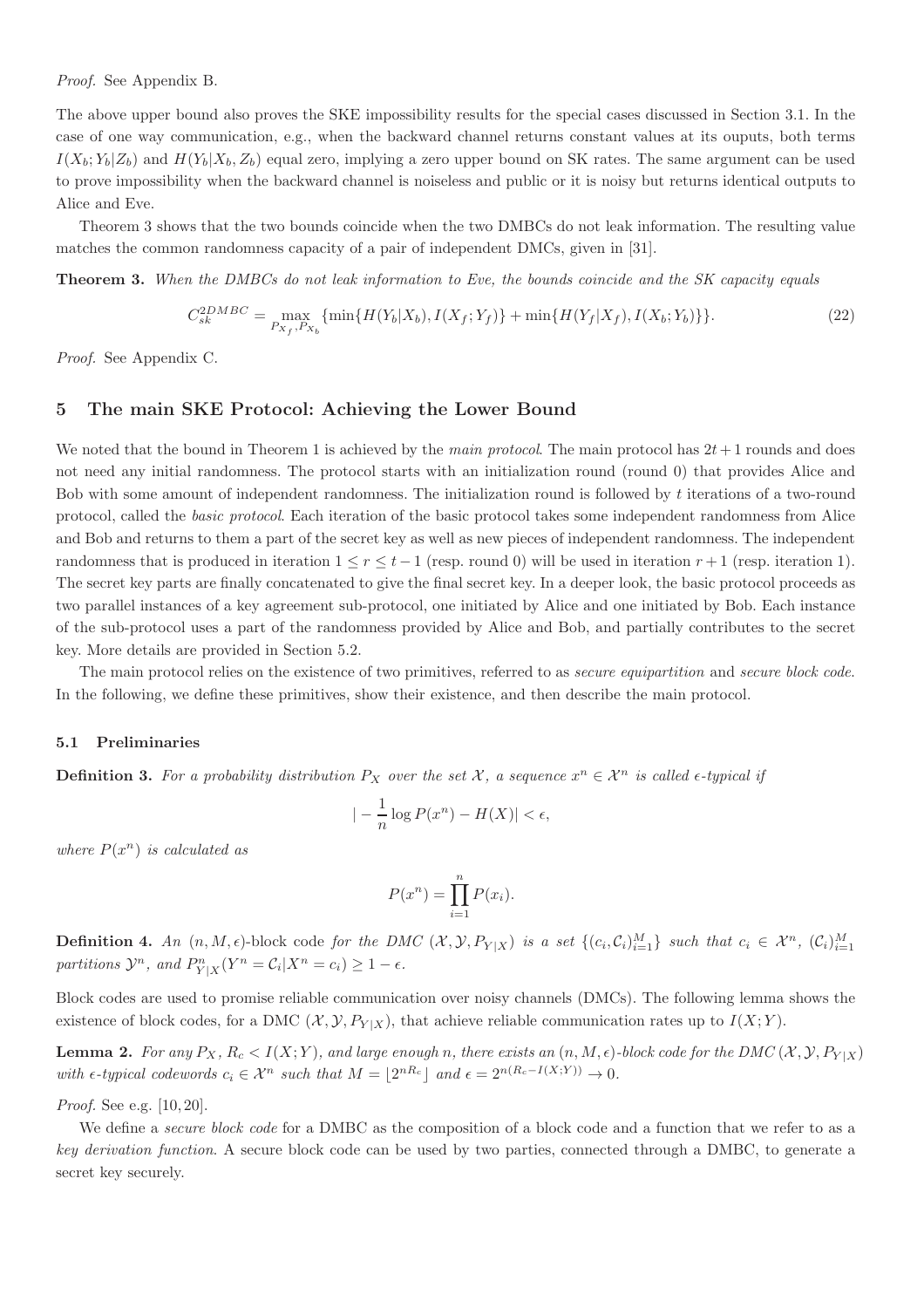**Definition 5.** An  $(n, M, K, \epsilon)$ -secure block code, with  $K \leq M$ , for the DMBC  $(X, Y, Z, P_{YZ|X})$  consists of an  $(n, M, \epsilon)$ *-block code for the DMC*  $(X, \mathcal{Y}, P_{Y|X})$  as above, a partition of  $(c_i)_{i=1}^M$  into  $(\mathcal{K}_j)_{j=1}^K$ , and a key derivation  $function \phi_s: (c_i)_{i=1}^M \to [K]$  defined as  $\phi_s(c_i) = j$  iff  $c_i \in \mathcal{K}_j$ , such that if  $X^n$  is uniformly selected from  $(c_i)_{i=1}^M$  and  $S = \phi_s(X^n)$  then  $H(S|Z^n)/\log K \geq 1-\epsilon$ *.* 

Although the above definition of a secure block code as a primitive is new to the literature, the work on secure message transmission or key agreement over one-way DMBCs [14,34] implicitly studies the existence of such a primitive. For instance, one can send a message  $S \in [K]$  using a secure block code (defined as above), by randomly choosing a codeword in  $\phi_s^{-1}(S)$  and sending it over the channel. The receiver decodes the codeword and applies  $\phi_s$  to obtain the secure message. The results in [14, 34] let us conclude the following.

**Lemma 3.** For any  $P_X$ ,  $R_c < I(X;Y)$ ,  $R_{sc} < R_c - I(X;Z)$ , and large enough n, there exists an  $(n, M, K, \epsilon)$ -secure *block code for a DMBC*  $(X, Y, Z, P_{YZ|X})$  *with*  $\epsilon$ -typical codewords  $c_i$  such that  $M = \lfloor 2^{nR_c} \rfloor$ ,  $K = \lfloor 2^{nR_{sc}} \rfloor$ , and  $\epsilon = \max\{2^{n(R_c - I(X;Y))}, 2^{n(R_{sc} - (R_c - I(X;Z)))}\} \to 0.$ 

*Proof.* See [34, Theorem 2] and [14, Corrollary 1].

Lemma 3 indicates that, for the above DMBC, there exists a secure block code that achieves key rates up to  $I(X; Y) - I(X; Z)$ . In the following, we extend this result by showing that there are sufficiently many secure block codes such that any  $X^n \in \mathcal{X}^n$  as input to the channel belongs to at least one of them, with high probability.

**Lemma 4.** For any  $P_X$ ,  $R_c < I(X;Y)$ ,  $R_{sc} < R_c - I(X;Z)$ , large enough  $R' > H(X) - R_c$ , and large enough n, *there exist* N *(not necessarily disjoint)*  $(n, M, K, \epsilon)$ *-secure block codes for the DMBC*  $(X, Y, Z, P_{YZ|X})$  *with*  $\epsilon$ *-typical codewords, such that*  $M = \lfloor 2^{nR_c} \rfloor$ ,  $K = \lfloor 2^{nR_{sc}} \rfloor$ ,  $N = \lfloor 2^{nR'} \rfloor$ , and  $\epsilon = \max\{2^{n(R_c - I(X;Y))}, 2^{n(R_{sc} - (R_c - I(X;Z)))}\}$  → 0*; furthermore, the probability that a randomly selected*  $\epsilon$ -typical sequence  $X^n \in \mathcal{X}^n$  *belongs to at least one of the codes is at least*  $1 - e^{-\gamma}$ *, where*  $\gamma = 2^{n(R' + R_c - H(X) - \epsilon)} \to \infty$ *.* 

*Proof.* See Appendix D.

An equipartition is used to derive uniform randomness from the output of a DMC, such that the randomness that is independent of the input. We remind that, in the SKE construction over BSCs, we used the von Neumann extractor for this purpose.

**Definition 6.** An  $(M, \epsilon)$ -equipartition of  $C \subseteq \mathcal{Y}^n$  *w.r.t.*  $c \in \mathcal{X}^n$  for the DMC  $(\mathcal{X}, \mathcal{Y}, P_{Y|X})$  is a partition  $\{\mathcal{C}(e), \mathcal{C}(1), \ldots, \mathcal{C}(M)\}\$  such that  $P_{Y|X}^n(Y^n = \mathcal{C}(j)|X^n = c)$  is the same for all  $1 \leq j \leq M$  and  $P_{Y|X}^n(Y^n = \mathcal{C}(e)|X^n = c)$  $c) \leq \epsilon$ .

The following lemma shows that there exists an equipartition for a DMC  $(\mathcal{X}, \mathcal{Y}, P_{Y|X})$  that can derive randomness rates up to  $H(Y|X)$  bits per channel use. This implies the noisier the channel, the higher the achievable rate of randomness that is independent from the channel input.

**Lemma 5.** For any  $P_X$ , typical  $c \in \mathcal{X}^n$ ,  $\mathcal{C} \subseteq \mathcal{Y}^n$ , large enough n, and  $R_e < H(Y|X)$ , there exists an  $(M, \epsilon)$ -equipartition *over the DMC*  $(X, Y, P_{Y|X})$  *such that*  $M = \lfloor 2^{nR_e} \rfloor$ ,  $\epsilon = 2^{n(R_e - H(Y|X))} \rightarrow 0$ . Furthermore, each part has size at most  $2^{n\epsilon}$ | $\mathcal{C}$ |/M.

*Proof.* See [31, Lemma 3.2].

For a DMBC, a secure equipartition is used to ensure that the derived randomness is not only independent of the input but also independent of Eve's received sequence. In other words, Eve is uncertain about this random value.

**Definition 7.** An  $(M, \epsilon)$ -secure equipartition of  $C \subseteq \mathcal{Y}^n$  w.r.t.  $c \in \mathcal{X}^n$  over the DMBC  $(\mathcal{X}, \mathcal{Y}, \mathcal{Z}, P_{YZ|X})$  is an  $(M, \epsilon)$ *equipartition of* C *for the DMC*  $(X, Y, P_{Y|X})$  *and a randomness derivation function*  $\psi_t : C \to [M] \cup \bot$  *defined as* 

$$
\psi_t(y^n) = \begin{cases} j, & y^n \in \mathcal{C}(j) \\ \perp & y^n \in \mathcal{C}(e) \end{cases}
$$

such that if  $X^n = c$  and  $T = \psi_t(Y^n)$ , then

$$
H(T|X^n = c, Z^n) / \log M \ge 1 - \epsilon. \tag{23}
$$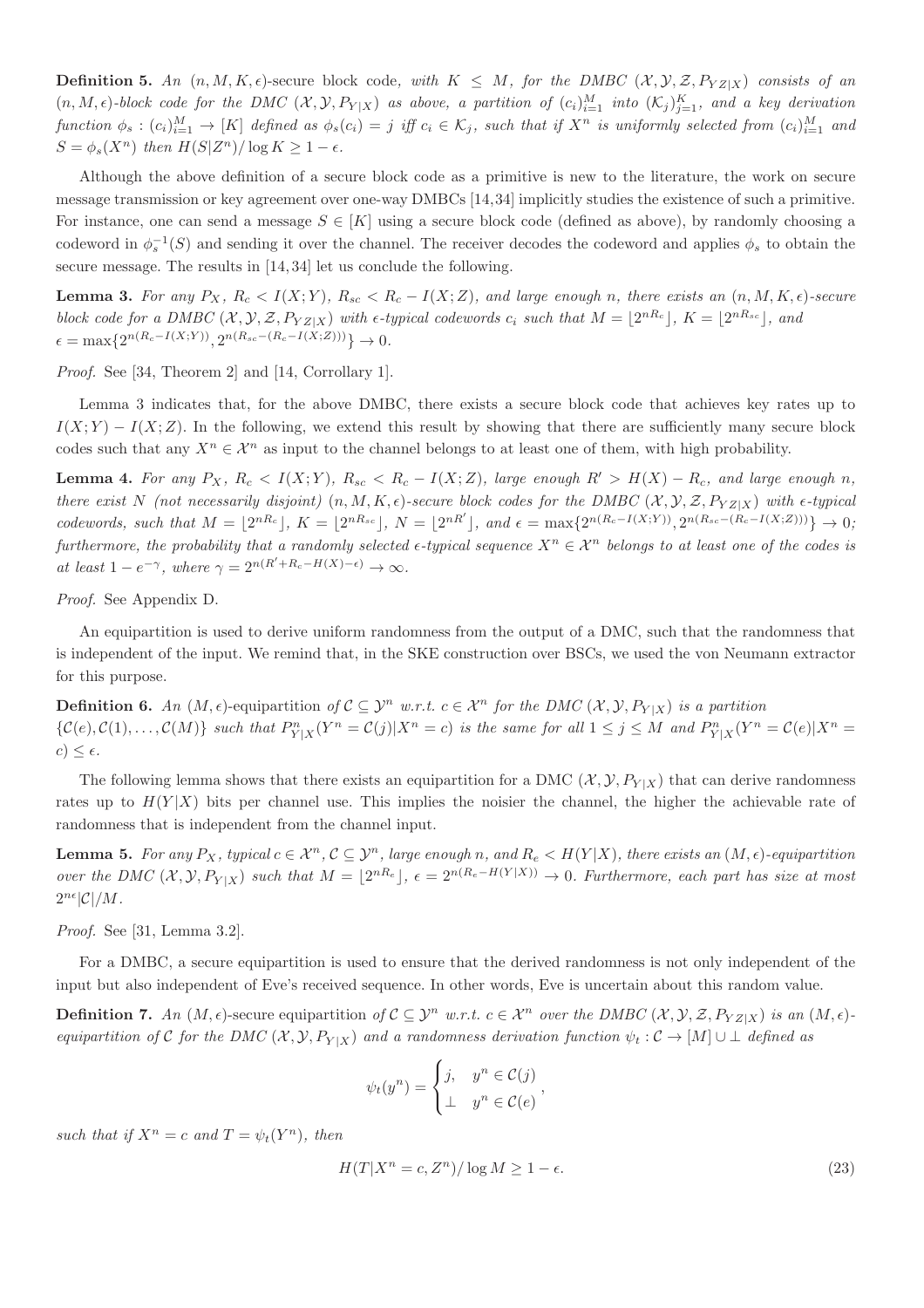The following lemma shows the existence of a secure equipartition over the DMBC that achieves randomness rates up to  $H(Y|XZ)$  bits per channel use.

**Lemma 6.** For any  $P_X$ , typical  $c \in \mathcal{X}^n$ ,  $\mathcal{C} \subseteq \mathcal{Y}^n$  of size less than  $2^{nH(Y)}$ ,  $R_{se} < H(Y|XZ)$ , and large enough n, there *exists an*  $(M, \epsilon)$ -secure equipartition for the DMBC  $(X, \mathcal{Y}, \mathcal{Z}, P_{YZ|X})$  *such that*  $M = \lfloor 2^{nR_{se}} \rfloor$  *and* 

$$
\epsilon = \frac{3I(Y; X, Z)h(\epsilon')}{H(Y|XZ) - \epsilon'} \to 0, \quad \text{where} \quad \epsilon' = 2^{n(R_{se} - H(Y|XZ))}.
$$

*Proof.* See Appendix E.

To describe of the main protocol, we shall use the notion of an inverse DMBC that implies a virtual channel defined as follows.

**Definition 8.** Given a distribution  $P_X$ , for a DMBC  $(X, Y, Z, P_{YZ|X})$ , we define its corresponding inverse DMBC as  $(\mathcal{Y}, \mathcal{X}, \mathcal{Z}, P_{XZ|Y})$  *such that*  $P_{XZ|Y}$  *is calculated as* 

$$
P_{XZ|Y} = \frac{P_X.P_{YZ|X}}{P_Y}, \qquad \text{where} \quad P_Y = \sum_{x,z} P_X.P_{YZ|X}.
$$

### 5.2 Description of the main protocol

Let  $P_{X_f}, P_{X_b}$ , and  $\mu$  be chosen such that the conditions (18) and (19) are satisfied. The conditions can be rephrased as

$$
n_2H(Y_b|X_b, Z_b) \ge n_1(H(X_f) + \alpha), \qquad n_2I(X_f; Y_f) \ge n_1(H(Y_b|X_b) + \alpha), \tag{24}
$$

$$
n_2H(Y_f|X_f, Z_f) \ge n_1(H(X_b) + \alpha), \qquad n_2I(X_b; Y_b) \ge n_1(H(Y_f|X_f) + \alpha), \tag{25}
$$

where  $\alpha > 0$  is a sufficiently small real constant, to be determined from  $\delta$  in the sequel, and  $n_1$  and  $n_2$  are sufficiently large positive integers such that  $n_1 = \mu n_2$ , and  $1/\alpha = o(\min\{n_1, n_2\})$ ; in other words,  $2^{-\alpha \min\{n_1, n_2\}}$  approaches zero.

In the following, we define a number of integer and set parameters and claim the existence of secure block codes and secure equipartitions using these parameters. Next, we describe the construction of the main protocol based on the given primitives. Define

$$
R_{1f} = H(X_f) - \alpha, \qquad R_{cf} = I(X_f; Y_f) - \alpha, \qquad R_{scf} = I(X_f; Y_f) - I(X_f; Z_f) - 2\alpha, R_{ef} = H(Y_f|X_f), \qquad R_{ef}^+ = H(Y_f|X_f) + 2\alpha, \qquad R_{sef} = H(Y_f|X_f, Z_f) - \alpha, \qquad (26)
$$

We informally describe each of the above quantities as follows. For the forward DMBC,  $R_{1f}$  is the (highest) channel input rate,  $R_{cf}$  is the rate of reliable transmission,  $R_{scf}$  is the rate of secure transmission,  $R_{ef}$  is the equipartition rate (or the uncertainty rate of the channel), and  $R_{\text{sef}}$  is the secure equipartition rate. Note that  $R_{cf}$  can also be viewed as the rate of reliable transmission for the inverse forward DMBC (see Definition 8). Finally,  $R_{sc}f-1$  is the secure transmission rate of the inverse forward DMBC. One can define similar quantities for the backward DMBC.

$$
R_{1b} = H(X_b) - \alpha, \qquad R_{cb} = I(X_b; Y_b) - \alpha, \qquad R_{scb} = I(X_b; Y_b) - I(X_b; Z_b) - 2\alpha, R_{eb} = H(Y_b|X_b), \qquad R_{eb}^+ = H(Y_b|X_b) + 2\alpha, \qquad R_{seb} = H(Y_b|X_b, Z_b) - \alpha, \qquad (27) R_{scb^{-1}} = I(Y_b; X_b) - I(Y_b; Z_b) - 2\alpha.
$$

Each iteration of the two-round basic protocol uses the 2DMBC channel  $n_1$  times in the first round and  $n_2$  times in the second round; i.e. in total  $n_1 + n_2$ . In the second round, Alice (resp. Bob) sends two sequences of lengths  $n_{21A}$  and  $n_{22A}$  (resp.  $n_{21B}$  and  $n_{22B}$ ), where  $n_{21A} + n_{22A}$  (=  $n_{21B} + n_{22B}$ ) =  $n_2$  and,

$$
n_{21A} = \frac{1}{R_{cf}} \min\{n_2 R_{cf}, n_2 R_{seb} + n_1 R_{eb} - n_1 R_{1f}\},\tag{28}
$$

$$
n_{21B} = \frac{1}{R_{cb}} \min\{n_2 R_{cb}, n_2 R_{sef} + n_1 R_{ef} - n_1 R_{1b}\}.
$$
\n(29)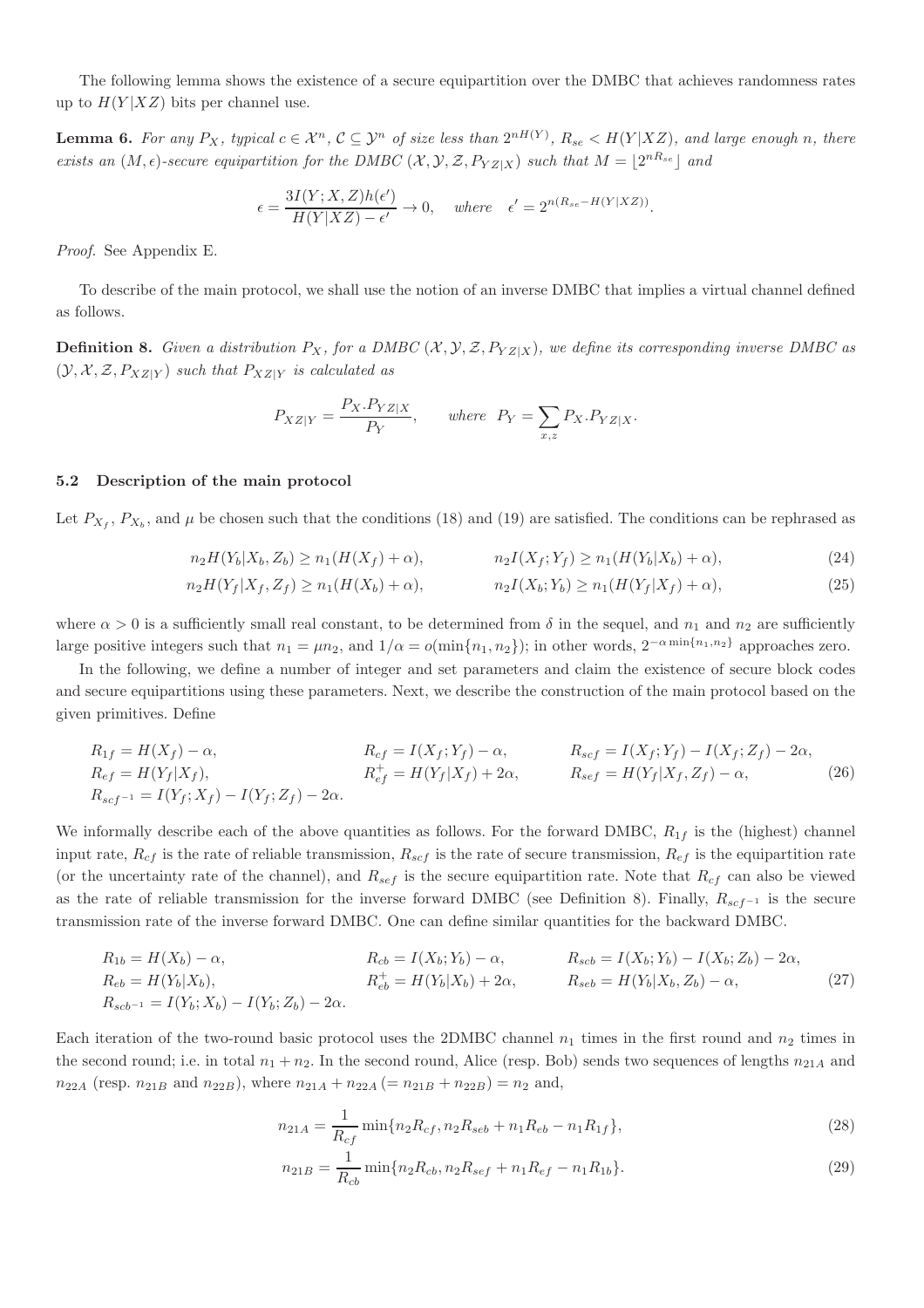Using the above quantities, we define,

$$
M_{1A} = \lfloor 2^{n_1 R_{cb}} \rfloor, \t M_{21A} = \lfloor 2^{n_{21A} R_{cf}} \rfloor, \nK_{1A} = \lfloor 2^{n_1 R_{sb-1}} \rfloor, \t K_{21A} = \lfloor 2^{n_{21A} R_{scf}} \rfloor, \nN_A = \lfloor 2^{n_1 R_{tb}} \rfloor, \t L_{2A} = \lfloor 2^{n_{21A} R_{cf}} - n_1 R_{eb} \rfloor, \t L_A = L_{1A}.L_{2A}, \n\Gamma_{21A} = \min\{L_A, \lfloor 2^{n_{21B} R_{seb}} \rfloor\}, \t \Gamma_{22A} = \lfloor 2^{n_{22B} R_{seb}} \rfloor, \t \Gamma_A = \Gamma_{21A}.T_{22A}.
$$
\n
$$
M_{1B} = \lfloor 2^{n_1 R_{cf}} \rfloor, \t M_{21B} = \lfloor 2^{n_{21B} R_{cb}} \rfloor, \nK_{1B} = \lfloor 2^{n_1 R_{cf}} \rfloor, \t K_{21B} = \lfloor 2^{n_{21B} R_{sb}} \rfloor, \nN_B = \lfloor 2^{n_1 R_{ef}^t} \rfloor, \t L_{2B} = \lfloor 2^{n_{21B} R_{scb}} \rfloor, \t L_B = L_{1B}.L_{2B}, \n\Gamma_{21B} = \min\{L_B, \lfloor 2^{n_{21A} R_{sef}} \rfloor\}, \t \Gamma_{22B} = \lfloor 2^{n_{22A} R_{sef}} \rfloor, \t \Gamma_B = \Gamma_{21B}.T_{22B}.
$$
\n(31)

Using (26)-(30), one can observe that  $L_A = \Gamma_A$  and  $L_B = \Gamma_B$  in the above. Let the set  $\mathcal{X}_{f,\epsilon}^{n_1} = {\mathbf{x}_{f,1}, \ldots, \mathbf{x}_{f,L_{1A}}}$  be obtained by independently selecting  $L_{1A}$  sequences in  $\mathcal{X}_{f}^{n_1}$ . Similarly define  $\mathcal{X}_{b,\epsilon}^{n_1} = {\mathbf{x}_{b,1}, \ldots, \mathbf{x}_{b,L_{1B}} } \subseteq \mathcal{X}_{b}^{n_1}$ . Let Alice and Bob have two fixed public integers  $u_a \in [F_{21A}]$  and  $u_b \in [F_{21B}]$  as well as two fixed public sequences  $\mathbf{a} \in \mathcal{X}_{f}^{n_{22A}}$ and  $\mathbf{b} \in \mathcal{X}_{b}^{n_{22B}}$ , respectively. Let  $u_{A,split} : [F_{21A}] \times [F_{22A}] \rightarrow [L_{1A}] \times [L_{2A}]$  and  $u_{B,split} : [F_{21B}] \times [F_{22B}] \rightarrow [L_{1B}] \times [L_{2B}]$ be arbitrary bijective mappings.

For given  $P_{X_f}$  and  $P_{X_b}$ , define the inverse DMBCs  $(\mathcal{Y}_f, \mathcal{X}_f, \mathcal{Z}_f, P_{X_f, Z_f|Y_f})$  and  $(\mathcal{Y}_b, \mathcal{X}_b, \mathcal{Z}_b, P_{X_b, Z_b|Y_b})$  according to Definition 8. Letting

$$
\epsilon = 2^{-\min(n_1, n_{21A}, n_{21B})\alpha} \to 0 \quad \text{and} \quad \gamma = 2^{n_1(\alpha - \epsilon)} \to \infty,
$$

and using Lemmas 3, 4, and 6 we arrive at the existence of the following primitives to be used in the main protocol. Secure block codes over the inverse channels (see Lemma 4):

- For the inverse forward DMBC  $(\mathcal{Y}_f, \mathcal{X}_f, \mathcal{Z}_f, P_{X_f, Z_f | Y_f})$ , there exist  $N_B$   $(n_1, M_{1B}, K_{1B}, \epsilon)$ -secure block codes  $\{(d_{f,i}^{j}, \mathcal{D}_{f,i}^{j})_{i=1}^{M_{1B}} : 1 \leq j \leq N_B\}$  with the key derivation functions  $\phi_{s,B}^{j}$ , such that a randomly selected  $\epsilon$ -typical sequence in  $\mathcal{Y}_{f}^{n}$  is in at least one of the codes with probability at least  $1-e^{-\gamma}$ .
- For the inverse backward DMBC  $(\mathcal{Y}_b, \mathcal{X}_b, \mathcal{Z}_b, P_{X_b, Z_b|Y_b})$ , there exist  $N_A$   $(n_1, M_{1A}, K_{1A}, \epsilon)$ -secure block codes  $\{(d_{b,i}^j, \mathcal{D}_{b,i}^j)_{i=1}^{M_{1A}} : 1 \leq j \leq N_A\}$  with the key derivation functions  $\phi_{s,A}^j$ , such that a randomly selected  $\epsilon$ -typical sequence in  $\mathcal{Y}_b^n$  is in at least one of the codes with probability at least  $1 - e^{-\gamma}$ .

### Secure block codes and corresponding secure equipartitions over the channels (see Lemmas 3 and 6):

- For the forward DMBC  $(\mathcal{X}_f, \mathcal{Y}_f, \mathcal{Z}_f, P_{Y_f, Z_f | X_f})$ , there exists an  $(n_{21A}, M_{21A}, K_{21A}, \epsilon)$ -secure block code  $\{(c_{f,i}, \mathcal{C}_{f,i})_{i=1}^{M_{21A}}\}$ with the key derivation function  $\phi_{s,A}$ ; furthermore, for each  $(c_{f,i}, \mathcal{C}_{f,i})$  there exists a  $(\Gamma_{21B}, \epsilon)$ -secure equipartition  $\{\mathcal{C}_{f,i}(e), \mathcal{C}_{f,i}(1), \ldots, \mathcal{C}_{f,i}(r_{21B})\}$  with the randomness derivation function  $\psi_B^i$ .
- For the backward DMBC  $(\mathcal{X}_b, \mathcal{Y}_b, \mathcal{Z}_b, P_{Y_b, Z_b | X_b})$ , there exists an  $(n_{21B}, M_{21B}, K_{21B}, \epsilon)$ -secure block code  $\{(c_{b,i}, \mathcal{C}_{b,i})_{i=1}^{M_{21B}}\}$ with the key derivation function  $\phi_{s,B}$ ; furthermore, for each  $(c_{b,i}, \mathcal{C}_{b,i})$  there exists a  $(\Gamma_{21A}, \epsilon)$ -secure equipartition  $\{\mathcal{C}_{b,i}(e), \mathcal{C}_{b,i}(1), \ldots, \mathcal{C}_{b,i}(r_{21A})\}$  with the randomness derivation function  $\psi_A^i$ .

### Secure equipartitions (for transmission of the constant values) over the channels (see Lemma 6):

- For the forward DMBC  $(\mathcal{X}_f, \mathcal{Y}_f, \mathcal{Z}_f, P_{Y_f, Z_f | X_f})$ , for  $(\mathbf{a}, \mathcal{Y}_f)$ , there exists a  $(\Gamma_{22B}, \epsilon)$ -secure equipartition  ${\mathcal{Y}_f(e), \mathcal{Y}_f(1), \ldots, \mathcal{Y}_f(\Gamma_{22B})}$  with the randomness derivation function  $\psi_B$ .
- For the backward DMBC  $(\mathcal{X}_b, \mathcal{Y}_b, \mathcal{Z}_b, P_{Y_b, Z_b|X_b})$ , for  $(\mathbf{b}, \mathcal{Y}_b)$ , there exists a  $(\Gamma_{22A}, \epsilon)$ -secure equipartition  ${\mathcal{Y}_b}(e), {\mathcal{Y}_b}(1), \ldots, {\mathcal{Y}_b}(\Gamma_{22A})$  with the randomness derivation function  $\psi_A$ .

Using the above primitives, we describe the main protocol below.

The initialization round (round 0): The initialization round proceeds as two parallel instances. The first and the second instances are to derive independent randomness for Bob and Alice, respectively; neither of them, however, produces a secret key. The first instance runs as follows. Alice sends the constant  $n_2$ -sequence  $\mathbf{X}_{f}^{:0} = (c_{f,u_a}||a)$  over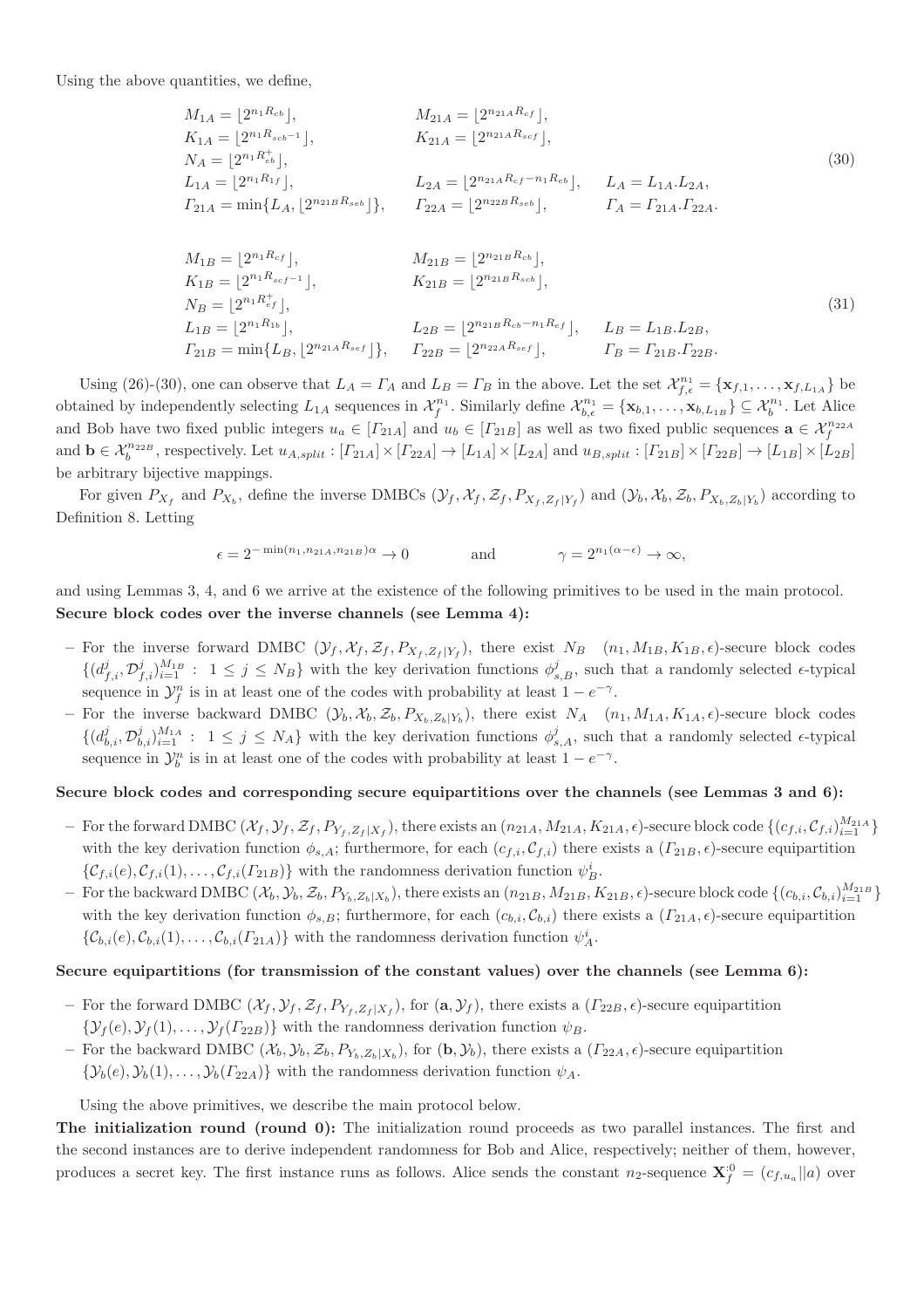the forward DMBC; Bob and Eve receive the noisy versions  $\mathbf{Y}_{f}^{:0} = (\mathbf{Y}_{1f}||\mathbf{Y}_{2f})$  and  $\mathbf{Z}_{f}^{:0}$ , respectively. Bob calculates  $U_B^{.0} = (\psi_B^{u_a}(\mathbf{Y}_{1f}) || \psi_B(\mathbf{Y}_{2f}))$  as independent randomness to be used in the first iteration of the basic protocol. He then splits this into two parts as  $(U_{1B}^{.0}, U_{2B}^{.0}) = u_{B,split}(U_B^{.0})$ . The first and the second parts are respectively used in the first and the second rounds of iteration 1.

In parallel to the above, the second instance runs as follows. Bob sends the constant  $n_2$ -sequence  $\mathbf{X}_b^{:0} = (c_{b,u_b} || b)$ over the backward DMBC; Alice and Eve receive  $Y_b^{0} = (Y_{1b}||Y_{2b})$  and  $Z_b^{0}$ , respectively. Alice calculates  $U_A^{0} =$  $(\psi_A^{u_b}(\mathbf{Y}_{1b}) || \psi_A(\mathbf{Y}_{2b}))$ , as independent randomness, and splits it into  $(U_{1A}^{:0}, U_{2A}^{:0}) = u_{A,split}(U_A^{:0})$ , where the first and the second parts are respectively used in the first and the second rounds of iteration 1.

The basic protocol (iteration  $1 \leq r \leq t$ ): Each iteration r of the basic protocol proceeds as two parallel instances of a two-round key agreement sub-protocol over the full-duplex communication channel. Each instance runs in two rounds,  $2r - 1$  and  $2r$ , where the 2DMBC is used  $n_1$  and  $n_2$  times, respectively. Each instance receives pieces of randomness from Alice and Bob and returns to them a piece of secret key. Furthermore, the first and the second instances are initiated by Alice and Bob and return new pieces of independent randomness to Alice and Bob, respectively. The new randomness is used in the next iteration of the basic protocol. Fig. 2 summarizes the relationship between the random variables that are used in the first instance in iteration r of the basic protocol.



Fig. 2. The relationship between the variables in iteration  $r$  of the basic protocol.

We describe the two instances of the key agreement sub-protocol together as follows. Alice and Bob send  $X_f^{:2r-1}$  $\mathbf{x}_{f,U_{1A}^{(2r-2)}}$  and  $\mathbf{X}_{b}^{(2r-1)} = \mathbf{x}_{b,U_{1B}^{(2r-2)}}$ , and receive  $\mathbf{Y}_{b}^{(2r-1)}$  and  $\mathbf{Y}_{f}^{(2r-1)}$ , respectively. Eve also receives  $\mathbf{Z}_{f}^{(2r-1)}$  and  $\mathbf{Z}_{b}^{(2r-1)}$ .

Alice finds  $(I_A, J_A)$  such that  $\mathbf{Y}_b^{:2r-1} = d_{b,I_A}^{J_A}$ , i.e., the  $I_A$ -th codeword in the  $J_A$ -th secure block code over the inverse backward DMBC; similarly, Bob obtains  $(I_B, J_B)$  such that  $\mathbf{Y}_f^{:2r-1} = d_{f,I_B}^{J_B}$ . Round  $2r-1$  may also be interpreted as follows. Alice and Bob have encoded  $I_A \in [M_{1A}]$  and  $I_B \in [M_{1B}]$  to the codewords  $d_{b,I_A}^{J_A}$  and  $d_{b,I_B}^{J_B}$ ; they have sent them over the inverse DMBCs but have not included the information about which block code they belong to. Thus, round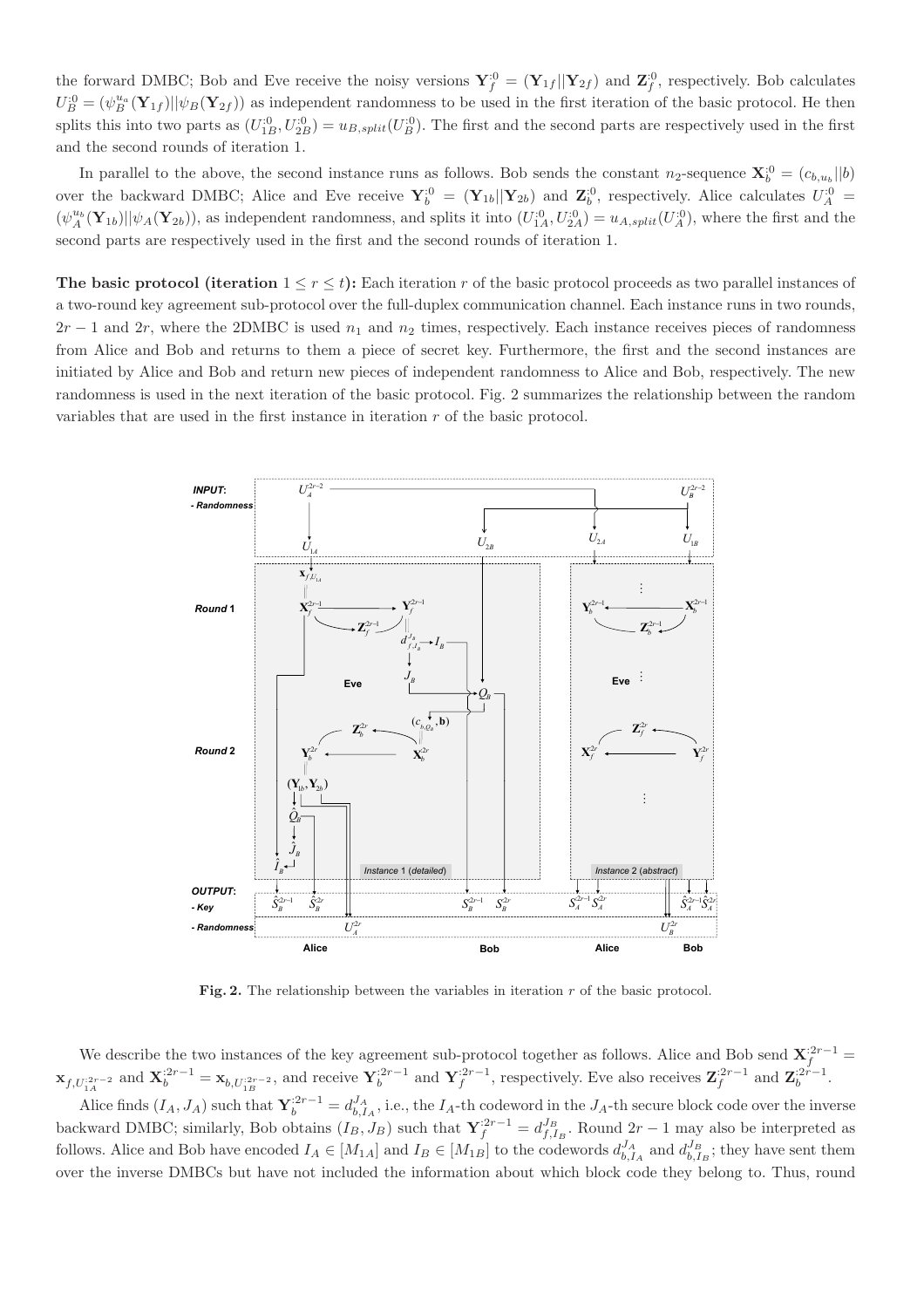2r is primarily used for sending the block code labels, i.e.,  $J_A \in [N_A]$  and  $J_B \in [N_B]$ . The round is also used to send the pieces of randomness,  $U_{2A}^{:2r-2} \in [L_{2A}]$  and  $U_{2B}^{:2r-2} \in [L_{2B}]$ , as well as the deterministic sequences, **a** and **b**.

In the beginning of round 2r, Alice and Bob respectively calculate  $Q_A \in [M_{21A}]$  and  $Q_B \in [M_{21B}]$  as (note that  $M_{21A} = N_A.L_{2A}$  and  $M_{21B} = N_B.L_{2B}$ 

$$
Q_A = L_{2A}J_A + U_{2A}^{.2r-2}, \quad \text{and} \quad Q_B = L_{2B}J_B + U_{2B}^{.2r-2}.
$$
 (32)

They next use the key derivation functions (in the secure block code) to calculate key parts  $S_A^{2r} = \phi_{s,A}(Q_A)$  and  $S_B^{.2r} = \phi_{s,B}(Q_B)$ . In this round, Alice and Bob send the n<sub>2</sub>-sequences  $\mathbf{X}_f^{.2r} = (c_{f,Q_A}||a)$  and  $\mathbf{X}_b^{.2r} = (c_{b,Q_B}||b)$  and receive  $\mathbf{Y}_{b}^{:2r} = (\mathbf{Y}_{1b}||\mathbf{Y}_{2b})$  and  $\mathbf{Y}_{f}^{:2r} = (\mathbf{Y}_{1f}||\mathbf{Y}_{2f})$ , respectively. Eve also receives  $\mathbf{Z}_{f}^{:2r}$  and  $\mathbf{Z}_{b}^{:2r}$ . Using the secure block code for the forward DMBC, Bob obtains  $\hat{Q}_A$  such that  $\mathbf{Y}_{1f} \in \mathcal{C}_{f,\hat{Q}_A}$  and calculates  $\hat{S}_A^{:2r} = \phi_{s,A}(\hat{Q}_A)$ ; similarly, Alice obtains  $\hat{Q}_B$  such that  $\mathbf{Y}_{1b} \in \mathcal{C}_{b,\hat{Q}_B}$  and calculates  $\hat{S}_B^{:2r} = \phi_{s,B}(\hat{Q}_B)$ . To produce randomness for the next iteration, Alice and Bob use their secure equipartitions to calculate  $U_A^{;2r} = (\psi_A^{\hat{Q}_B}(\mathbf{Y}_{1b}) || \psi_A(\mathbf{Y}_{2b}))$  and  $U_B^{;2r} = (\psi_B^{\hat{Q}_A}(\mathbf{Y}_{1f}) || \psi_B(\mathbf{Y}_{2f}))$ , respectively. The randomness pieces are then split into  $(U_{1A}^{.2r}, U_{2B}^{.2r}) = u_{A,split}(U_{A}^{.2r})$  and  $(U_{1B}^{.2r}, U_{2B}^{.2r}) = u_{B,split}(U_{B}^{.2r}).$ 

The above calculations are to derive independent randomness and secret key parts from round  $2r$ . The following is for deriving a key part out of round  $2r - 1$ . Firstly, the parties calculate

$$
\hat{U}_{2A}^{:2r-2} = \hat{Q}_A \mod (L_{2A}), \ \hat{J}_A = (\hat{Q}_A - \hat{U}_{2A}^{:2r-2})/L_{2A},\tag{33}
$$

$$
\hat{U}_{2B}^{:2r-2} = \hat{Q}_B \mod (L_{2B}), \ \hat{J}_B = (\hat{Q}_B - \hat{U}_{2B}^{:2r-2})/L_{2B}.
$$
\n(34)

The quantities  $\hat{J}_A \in [N_A]$  and  $\hat{J}_B \in [N_B]$  are used to find which secure block codes need to be considered over the inverse DMBCs in round  $2r-1$ . More precisely, Alice finds  $\hat{I}_B$  such that  $\mathbf{X}_f^{:2r-1} \in \mathcal{D}_{f,\hat{I}_B}^{\hat{J}_B}$  and Bob finds  $\hat{I}_A$ such that  $\mathbf{X}_{b}^{;2r-1} \in \mathcal{D}_{b,\hat{I}_A}^{\hat{J}_A}$ . As for the establishment of the secret key part, Alice calculates  $S_A^{;2r-1} = \phi_{s,A}^{J_A}(d_{b,I_A}^{J_A})$  and  $\hat{S}_{B}^{:2r-1} = \phi_{s,B}^{\hat{J}_{B}}(d_{f,\hat{I}}^{\hat{J}_{B}})$  $(\hat{J}_B^B)$ , and Bob calculates  $\hat{S}_A^{:2r-1} = \phi_{s,A}^{\hat{J}_A}(d_{b,\hat{I}}^{\hat{J}_A})$  $\binom{J_A}{b,\hat{I}_A}$  and  $S_B^{:2r-1} = \phi_{s,B}^{J_B}(d_{f,I_B}^{J_B}).$ 

The total secret key part in iteration r is  $(S_A^{2r-1}, S_A^{2r}, S_B^{2r-1}, S_B^{2r})$ . Overall, the main protocol uses the 2DMBC  $n = (2t+1)(n_1+n_2)$  times to establish  $S = (S_A^{\tau}, S_B^{\tau})_{r=1}^{2t}$ . By following this protocol, Alice calculates  $S_A = (S_A^{\tau}, \hat{S}_B^{\tau})_{r=1}^{2t}$ and Bob calculates  $S_B = (\hat{S}_A^{ir}, S_B^{ir})_{r=1}^{2t}$ . In Appendix A, we show that the main algorithm satisfies the three requirements given in Definition 1 and achieves the lower bound in Theorem 1. There, we globally refer to the quantities  $I_A$ ,  $J_A$ ,  $I_B$ ,  $J_B, Q_A$ , and  $Q_B$  for iteration r by using  $I_A^{:2r-1}$ ,  $J_A^{:2r-1}$ ,  $I_B^{:2r-1}$ ,  $J_B^{:2r-1}$ ,  $Q_A^{:2r-1}$ , and  $Q_B^{:2r-1}$ , respectively.

## 6 The SK Capacity in the Case of Binary Symmetric Channels

Consider the case that each DMBC consists of independent BSCs with error probabilities  $p_1$  and  $p_2$ , i.e., the special case discussed in Section 3.2 (see Fig. 1(b)). Following the lower bound expression (13) in Theorem 1, and letting  $X_f$ and  $X_b$  to be uniform binary RVs, we conclude the following lower bound on the SK capacity in the case of BSCs,  $C_{sk}^{\text{BSC}}$ .

$$
C_{sk}^{BSC} \ge 2 \max_{\mu \ge 0} \{Lbound\}, \text{ such that } \tag{35}
$$

$$
Lbound = \frac{1}{1+\mu} \left( \mu(h(p_1 + p_2 - 2p_1p_2) - h(p_1)) + \gamma(h(p_2) - h(p_1)) \right),\tag{36}
$$

$$
\gamma = \min\{1, \frac{h(p_1)}{1 - h(p_1)} - \mu\},\tag{37}
$$

$$
\mu \le \min\{h(p_1), \frac{1 - h(p_1)}{h(p_1)}\}.\tag{38}
$$

In general,  $\mu \geq 0$  is a non-negative real number. In the following, we see that only three selections of  $\mu$  that is  $\mu \in \{0, M_1, M_2\}$  (with  $M_1$  and  $M_2$  defined in (39)) can lead to the lower bound (35). This makes it easy to calculate the lower bound. By letting

$$
M_1 = \frac{h(p_1)}{1 - h(p_1)} - 1 \quad \text{and} \quad M_2 = \min\{h(p_1), \frac{1 - h(p_1)}{h(p_1)}\},\tag{39}
$$

we have  $\mu \leq M_2$  as a condition and that (i) if  $\mu \leq M_1$ , then  $\gamma = 1$ ; (ii) otherwise,  $\gamma = \frac{h(p_1)}{1 - h(p_1)} - \mu < 1$ . Accordingly, we consider the following cases.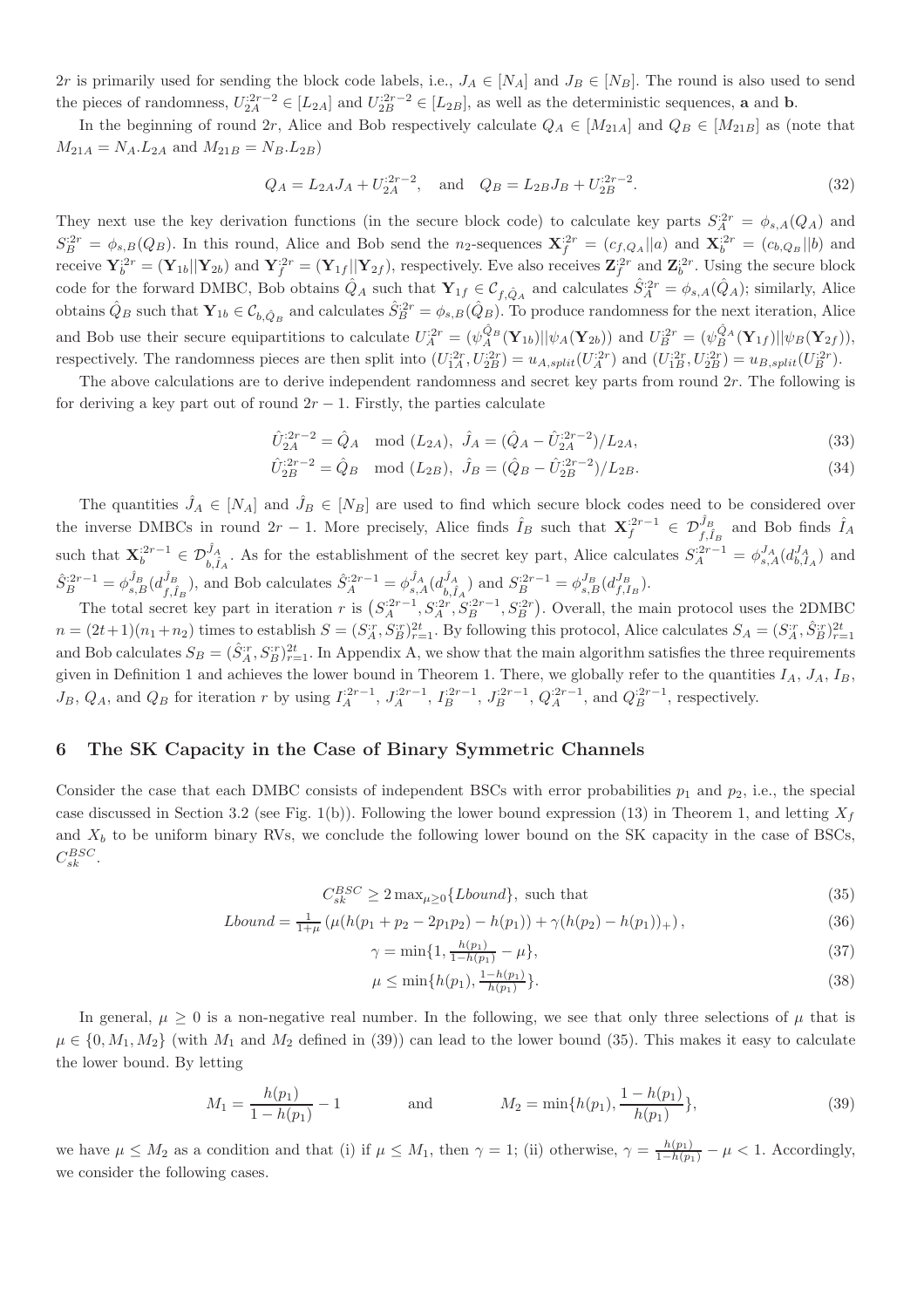**Case 1:**  $h(p_2) \leq h(p_1)$ . In this case,  $(h(p_2) - h(p_1))_{+} = 0$  and so *Lbound* is written as

$$
\frac{\mu}{\mu+1}\{h(p_1+p_2-2p_1p_2)-h(p_1)\}.
$$
\n(40)

This gives that, to maximize *Lbound*, the largest possible  $\mu$  should be selected, i.e.,  $\mu = M_2$ .

**Case 2:**  $h(p_2) > h(p_1)$ . We divide this into the following three subcases.

2.1) If  $M_2 \leq M_1$ , for any  $\mu \leq M_2$ , the inequality  $\mu \leq M_1$  also holds. From (i) above,  $\gamma = 1$  and Lbound can be expressed as the following weighted average

$$
\frac{\mu}{1+\mu}\{(h(p_1+p_2-2p_1p_2)-h(p_1))\}+\frac{1}{1+\mu}\{h(p_2)-h(p_1)\}.
$$
\n(41)

Since the first term in the above average is greater or equal to the second term, the average is maximized by selecting the largest possible value for  $\mu$  that is  $\mu = M_2$ .

2.2) If  $M_2 > M_1 \geq 0$ , then we may choose  $\mu \leq M_1$  or  $M_1 < \mu \leq M_2$ .

- For  $\mu \leq M_1$ , from (i),  $\gamma = 1$  and so Lbound is expressed the same way as (41). This implies that selecting  $\mu = M_1$ (the largest possible value) leads to the maximization of the average.

- For  $M_1 < \mu \leq M_2$ , from (ii), *Lbound* can be written as the following weighted average

$$
\frac{\mu}{\mu+1}\{h(p_1+p_2-2p_1p_2)-h(p_2)\}+\frac{1}{\mu+1}\{\frac{h(p_1)}{1-h(p_1)}(h(p_2)-h(p_1))\}.\tag{42}
$$

Depending on the relationship between the first and the second terms of the above average, the maximum is achieved by selecting either the smallest or the largest possible  $\mu$  in the range  $M_1 \leq \mu \leq M_2$ , that is either  $M_1$  or  $M_2$ , respectively. 2.3) If  $M_1 < 0$ , then for any  $0 \le \mu \le M_2$ , we have  $\mu > M_1$ . From (ii), *Lbound* is written the same as (42). However, the smallest and the largest values of  $\mu$  are 0 and  $M_2$ , respectively.

In all cases above, either selection of  $\mu \in \{0, M_1, M_2\}$  leads to the maximum achievable rate, i.e. the lower bound in (35) is simplified to

$$
C_{sk}^{BSC} \ge 2 \max_{\mu \in \{0, M_1, M_2\}} \{Lbound\}.
$$
\n(43)

Following the upper bound (22) in Theorem 2 for the above setting, we arrive at

$$
C_{sk}^{BSC} \le 2 \max_{P_{X_f}, P_{X_b}} \{Ubound_A, Ubound_B\}, \text{ where} \tag{44}
$$

$$
Ubound_A = min\{h(p_1), H(Y_f|Z_f) - h(p_1)\},
$$
 and  $Ubound_B = min\{h(p_1), H(Y_b|Z_b) - h(p_1)\}.$  (45)

It is easy to show that, by selecting  $X_f$  and  $X_b$  to be uniformly random, Ubound<sub>A</sub> and Ubound<sub>B</sub> reach their highest values, respectively. So, the upper bound can be simplified as

$$
C_{sk}^{BSC} \le 2 \min\{h(p_1), h(p_1 + p_2 - 2p_1p_2) - h(p_1)\}.
$$
\n(46)

In Fig. 3, we graph the lower and the upper bounds, in (43) and (46), for different values of the main channels error probability  $p_1$  and Eve's channels error probability  $p_2$ . Fig. 3(a) illustrates the changes in the two bounds with respect to  $0 \leq p_2 \leq 0.5$  when  $p_1 = 0.1$  is fixed. According to this graph, the two bounds coincide when  $p_2 = 0$  or when  $p_2 = 0.5$ . When  $p_2 = 0$  all information sent over the 2DMBC is seen by Eve and SKE is impossible; so, both bounds equal zero. When  $p_2 = 0.5$ , the setup does not leak any information to Eve and using Theorem 3, the two bounds are expected to coincide. Fig. 3(b) graphs the changes of the two bounds when  $0 \leq p_1 \leq 0.5$  and  $p_2 = 0.2$  is fixed. This graph shows that when the main channels are noiseless  $(p_1 = 0)$  or completely noisy  $(p_1 = 0.5)$ , the two bounds coincide at zero and so SKE is impossible. This is expected because in the former case, no randomness exists in the system for Alice and Bob and in the latter, there is no chance of reliable communication. The graphs also show the possibility of SKE even when both DMBCs are in favor of Eve. This can be observed in Fig. 3(a) for values of  $0 < p_2 < (p_1 = 0.1)$  and in Fig. 3(b) for values of  $(p_2 = 0.2) < p_1 < 0.5$ .

In Section 3.2, we have provided an example of a simple and efficient SKE construction. For the values  $p_1 = 0.1$ and  $p_2 = 0.2$ , the construction achieves the SK rate 3%. As depicted in Fig. 3, the lower and the upper bounds on the SK capacity for these values of  $p_1$  and  $p_2$  are about 45% and 72%, respectively. This reveals how the example construction of Section 3.2 works far from optimal achievable rates. As noted earlier, one can improve the performance of the protocol by using more suitable primitives.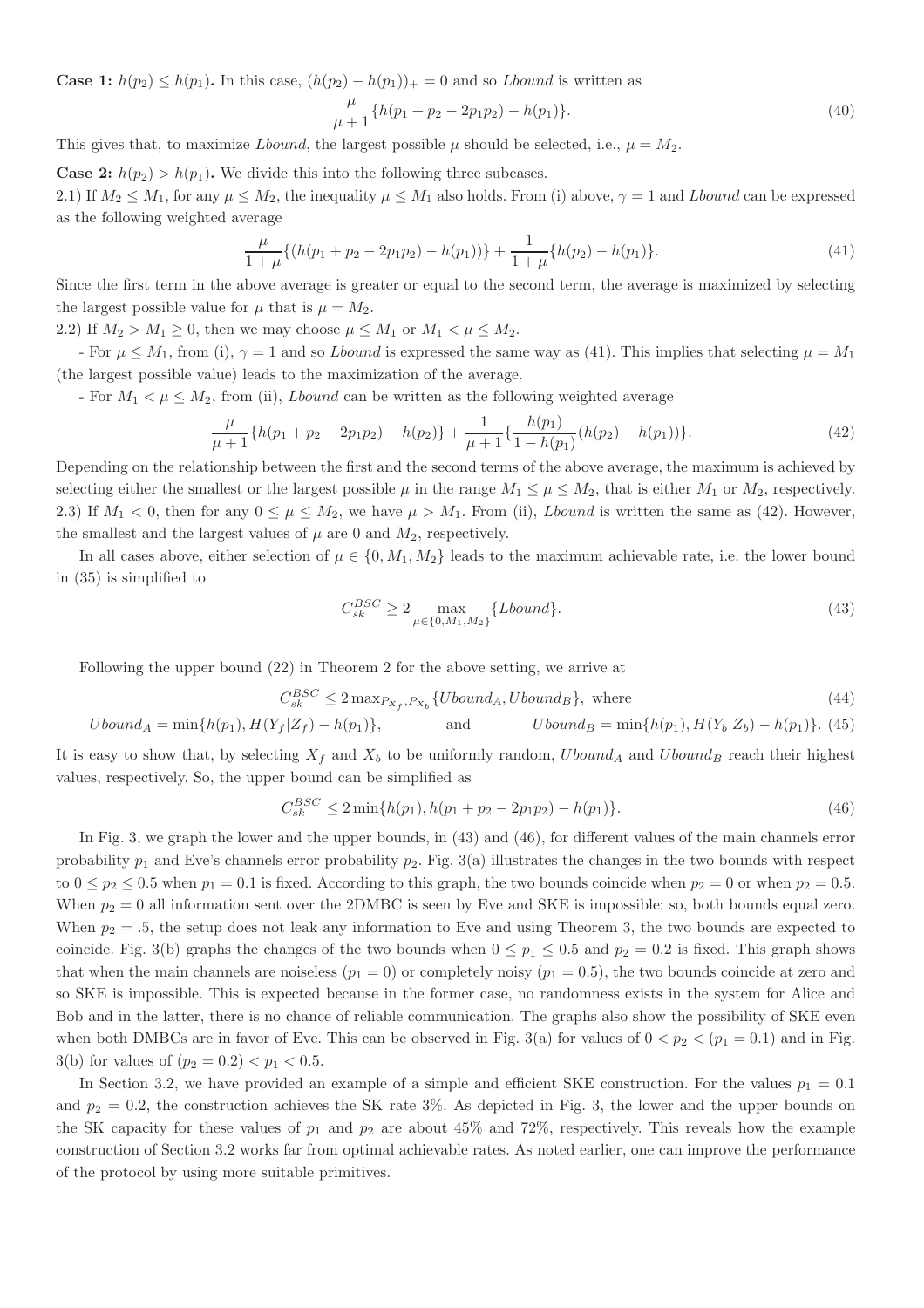

Fig. 3. The relationship between the two bounds on the SK capacity with respect to  $p_1$  and  $p_2$ 

## 7 Conclusion

This paper has raised the question of building cryptographic functionalities over noisy channels when there is no initial randomness available to the parties of a system. We focused on two-party secret key establishment (SKE) where Alice and Bob are connected by two independent noisy broadcast channels and the channels leak some information to an adversary, Eve. We formalized the problem and defined a secure SKE protocol as well as the secret key capacity in this setting, and showed some special cases of this setting where SKE is impossible. We then provided a concrete construction of SKE when channels are binary symmetric and proved the reliability and the security of our construction. We obtained lower and upper bounds on the secret key capacity and showed that they coincide when the channels leak zero information to Eve; this matches the known results in the previous work. For the case that the channels are binary symmetric, we derived the bounds and argued that there is a large gap between the rate achieved by the concrete SKE construction and the rate proved to be achievable by optimal primitives. It would be interesting to design better SKE constructions with higher SK rates. Our work also suggests the question of the possibility of other cryptographic primitives when channel noise is the only source of randomness.

## References

- 1. Ahlswede, R., Csisz´ar, I.: Common randomness in information theory and cryptography. Part I: secret sharing. IEEE Transaction Information Theory, vol. 39, pp. 1121-1132 (1993)
- 2. Ahlswede, R., Cai, N.: Transmission, identification, and common randomness capacities for wire-tape channels with secure feedback from the decoder. Book Chapter General Theory of Information Transfer and Combinatorics, LNCS 4123, pp. 258-275 (2006)
- 3. Ahmadi, H., Safavi-Naini, R.: Secret key establishment over a pair of independent broadcast channels. In: International Symposium Information Theory and its Application, pp. 185-190 (2010) Full version on the arXiv preprint server, arXiv:1001.3908
- 4. Ahmadi, H., Safavi-Naini, R.: New results on key establishment over a pair of independent broadcast channels. In: International Symposium Information Theory and its Application, 2010. Full version on the arXiv preprint server, arXiv:1004.4334v1
- 5. Barros, J., Imai, H., Nascimento, A.C.A., Skludarek, S.: Bit commitment over Gaussian channels. In: IEEE International Symposium Information Theory, pp. 14371441 (2006)
- 6. Bennett, C.H., Brassard, G., Crepeau, C., Maurer, U.M.: Generalized privacy amplification. IEEE Transaction Information Theory, vol. 41, pp. 1915-1923 (1995)
- 7. Bloch, M., Barros, J., McLaughlin, S.: Practical information-theoretic commitment. In: Allerton Conference Communication, Control, and Computing, pp. 1035-1039 (2007)
- 8. Bloch, M., Barros, J., Rodrigues, M.R.D., McLaughlin, S.W.: Wireless information theoretic security. IEEE Transaction Information Theory, vol. 54, pp. 2515-2534 (2008)
- 9. Carter, L. Wegman, M.N.: Universal Classes of Hash Functions. Journal of Computer and System Sciences 18, pp. 143-154 (1979)
- 10. Cover, T.M., Thomas, J.A.: Elements of information theory. Wiley-IEEE, Edition 2 (2006)
- 11. Crandall, R., Pomerance, C.: Prime numbers: a computational perspective, Springer, Edition 2 (2005)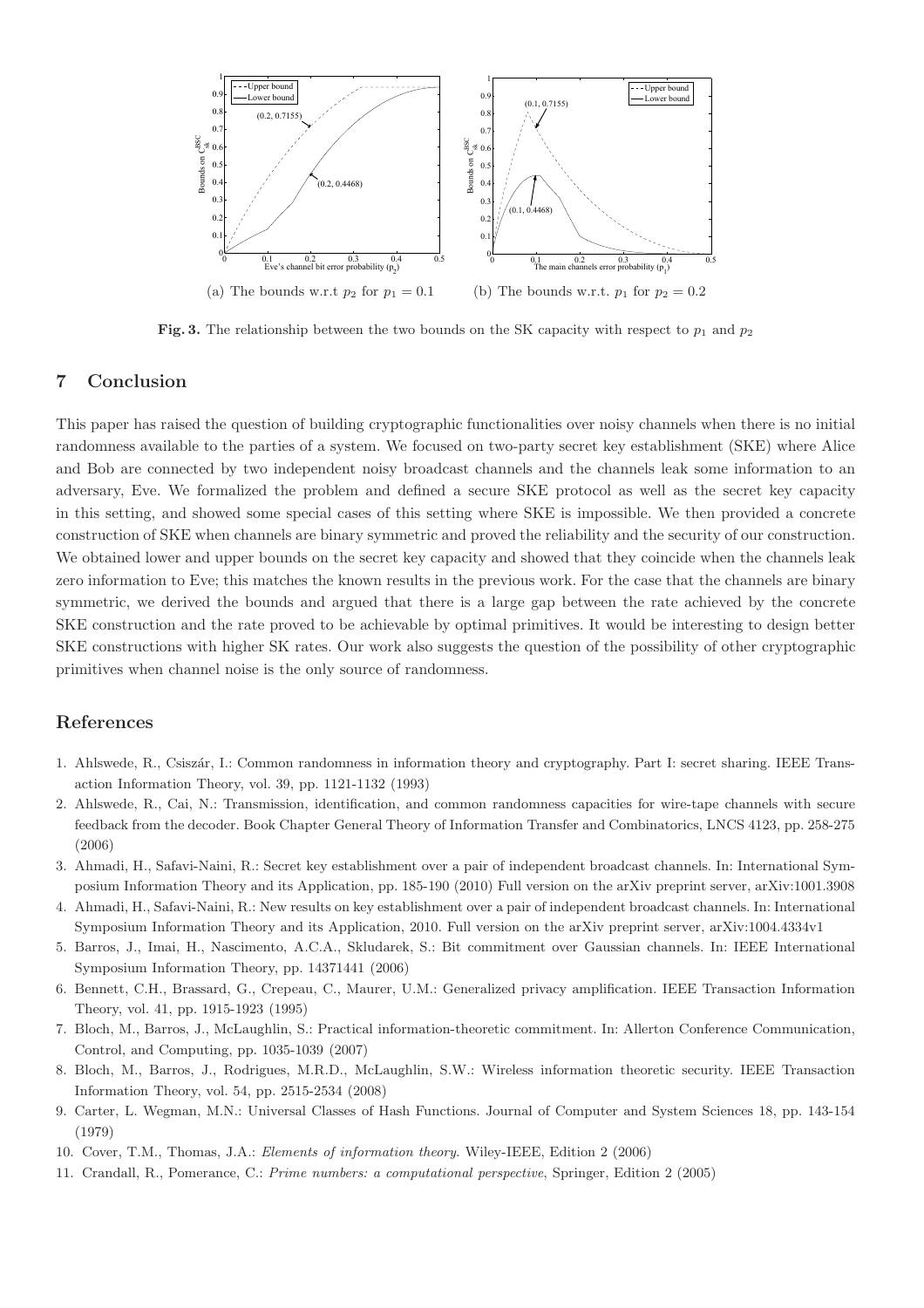- 12. Cr´epeau, C., Kilian, J.: Weakening security assumptions and oblivious transfer. In: Crypto, LNCS 403, pp. 27 (1990)
- 13. Crépeau, C., Morozov, K., Wolf, S.: Efficient unconditional oblivious transfer from almost any noisy channel. In: Security in Communication Networks, LNCS 3352, pp. 4759 (2004)
- 14. Csiszár, I., Körner, J.: Broadcast channels with confidential messages. IEEE Transaction Information Theory, vol. 24, pp. 339-348 (1978)
- 15. Csisz´ar, I., Narayan P.: Common randomness and secret key generation with a helper. IEEE Transaction Information Theory, vol. 46, pp. 344-366 (2000)
- 16. Diffie, W., Hellman, M.E.: New directions in cryptography. IEEE Transaction Information Theory, vol. 22, pp. 64454 (1976)
- 17. Dodis, Y., Spencer, J.: On the (non)universality of the one-time pad. In: IEEE Annual Symposium FOCS, pp. 376388 (2002)
- 18. Dodis, Y., Wichs, D.: Non-malleable extractors and symmetric key cryptography from weak secrets. In: ACM Symposium Theory of Computing, pp. 601-610 (2009)
- 19. Elias, P.: The efficient construction of an unbiased random sequence, Annals of Mathematical Statistics, vol. 43, pp. 864-870 (1972)
- 20. Gallager, R.G.: Information theory and teliable communication, New York: Wiley (1968)
- 21. Kanukurthi, B., Reyzin, L.: Key agreement from close secrets over unsecured channels. In: Eurocrypt, LNCS 5479, pp. 206-223 (2009)
- 22. Khisti, A., Diggavi, S., Wornell, G.: Secret key generation with correlated sources and noisy channels. IEEE International Symposium Information Theory, pp. 1005-1009 (2008)
- 23. Maurer, U.: Secret key agreement by public discussion from common information. IEEE Transaction Information Theory, vol. 39, pp. 733-742 (1993)
- 24. Maurer, U., Wolf, S.: Information-theoretic key agreement: from weak to strong secrecy for free. In: Eurocrypt, LNCS 1807, pp. 351-351 (2000)
- 25. Maurer, U., Wolf, S.: Secret-key agreement over unauthenticated public channels part I: definitions and a completeness. IEEE Transaction Information Theory, vol. 49, pp. 822-831 (2003)
- 26. Maurer, U., Wolf, S.: Secret-key agreement over unauthenticated public channels part III: privacy amplification. IEEE Transaction Information Theory, vol. 49, pp. 839-851 (2003)
- 27. Nascimento A.C.A., Winter, A.: On the oblivious transfer capacity of noisy correlations. In: IEEE International Symposium Information Theory, pp. 1871-1875 (2006)
- 28. Renner, R., Wolf, S.: Unconditional authenticity and privacy from an arbitrarily weak secret. In: Crypto, LNCS 2729, pp. 78-95 (2003)
- 29. Prabhakaran, V., Eswaran, K., Ramchandran, K.: Secrecy via sources and channels a secret key secret message rate trade-off region. In: IEEE International Symposium Information Theory, pp. 1010-1014 (2008)
- 30. Shannon, C.E.: Communication theory of secrecy systems, Bell System Technical Journal, vol. 28, pp. 656-715 (1948)
- 31. Venkatesan, S., Anantharam, V.: The common randomness capacity of a pair of independent discrete memoryless channels. IEEE Transaction Information Theory, vol. 44, pp. 215224 (1998)
- 32. von Neumannm, J.: Various techniques used in connection with random digits. National Bureau of Standards Applied Math Series, vol. 12, pp. 36-38 (1951)
- 33. Wegman, M.N., Carter, J.L.: New hash functions and their use in authentication and set equality. Journal of Computer and System Sciences, vol. 22, pp. 265-279 (1981)
- 34. Wyner, A.D.: The wire-tap channel. Bell System Technical Journal, vol. 54, pp. 1355-1367 (1975)

# A Analysis of the main protocol (Section 5)

In this section, we prove that the main protocol can achieve rates up to the lower bound, while satisfying the three conditions, required in Definition 1.

## A.1 Reliability analysis: proving (6b)

We define the error event  $\mathcal{E}rr$ , which is true if at least one of the following happens.

 $-$  For an  $1 \le r \le t$ , at the end of round  $2r - 1$ , Alice fails to find  $(I_A, J_A)$  such that  $Y_b^{n_1:2r-1} = d_{b,I_A}^{J_A}$  or Bob fails to find  $(I_B, J_B)$  such that  $Y_f^{n_1:2r-1} = d_{f,I_B}^{J_B}$ . We refer to this event as  $\mathcal{E}_r^1$ , which indicates the failure in finding appropriate secure block codes over the inverse channels.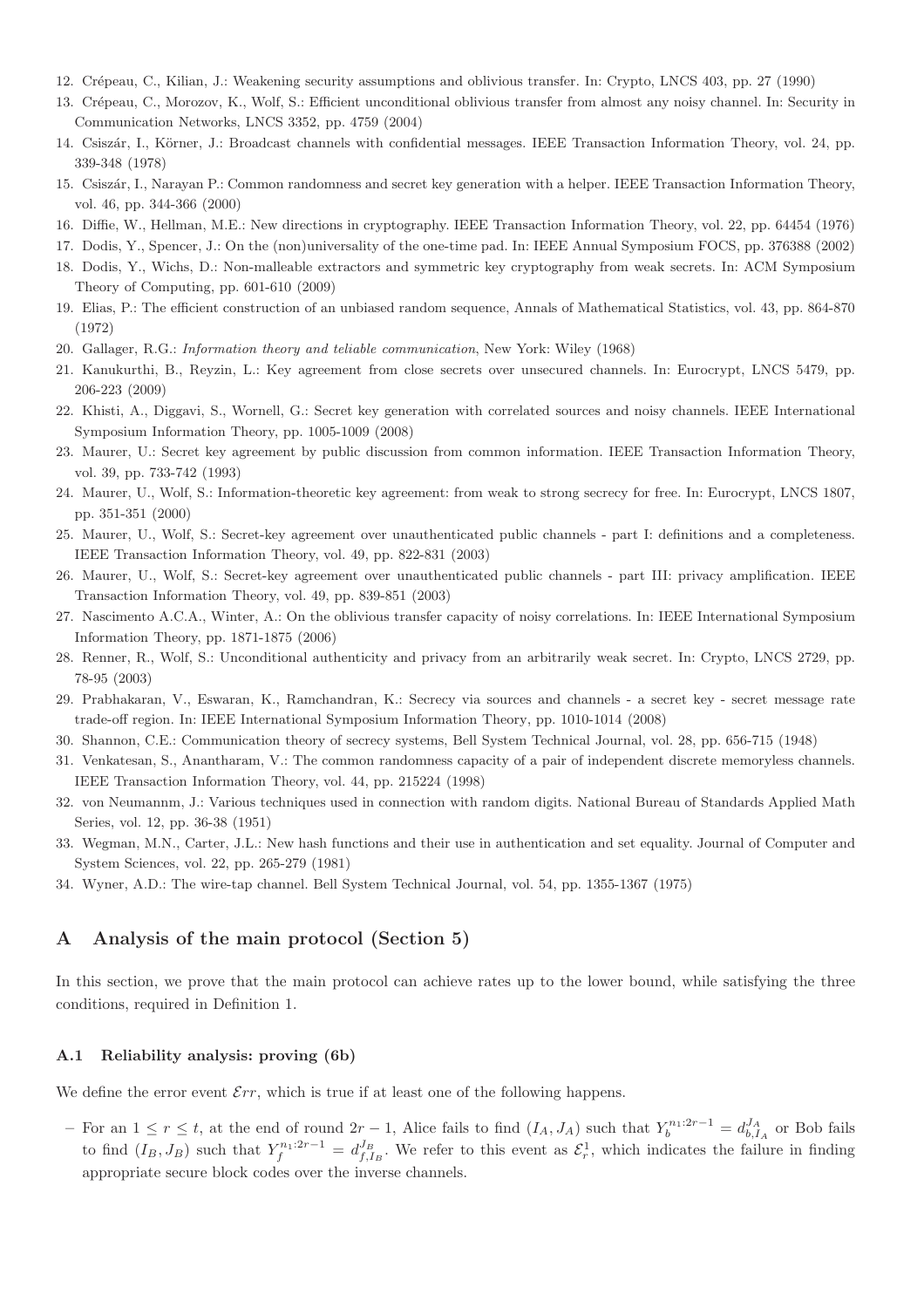- For an  $1 \le r \le t$ , in round 2r, Alice calculates  $\hat{Q}_{B}^{:2r-1} \neq Q_{B}^{:2r-1}$  or  $\hat{I}_{B} \neq I_{B}$  or Bob calculates  $\hat{Q}_{A}^{:2r-1} \neq Q_{A}^{:2r-1}$  or  $\hat{I}_A \neq I_A$ . We refer to this event as  $\mathcal{E}_r^2$ , which indicates the decoding error in using the secure block codes.
- $-$  For an  $0 \le r \le t-1$ , at the end of round  $2r$ , Alice calculates  $U_A^{2r} = \bot$  or Bob calculates  $U_B^{2r} = \bot$ . We refer to this event as  $\mathcal{E}_r^3$ , which shows the error in using the secure equipartitions.

The probability of each of the above events can be made arbitrarily small, thanks to the properties of the secure block codes and the secure equipartitions used in the protocol. In precise, we have the following upper bounds on the error event probabilities for each iteration  $1 \leq r \leq t$  of the basic protocol, assuming that no error occurs in round 0 and all iterations up to  $r - 1$ . Regarding the two sets of secure block codes for the inverse forward and backward channels, we have  $Pr(\mathcal{E}_r^1) \leq 2e^{-\gamma}$ . The error event  $\mathcal{E}_r^2$  corresponds to four decoding functions of the secure block codes of Alice and Bob over the channels, which implies  $Pr(\mathcal{E}_r^1) \leq 4\epsilon$ . Finally, the secure partitions used by Alice and Bob give  $Pr(\mathcal{E}_r^3) \leq 2\epsilon$ . The total error probability is calculated as follows. Let  $\mathcal{E}_0^1$ ,  $\mathcal{E}_0^2$ , and  $\mathcal{E}_t^3$  be always false.

$$
Pr(\mathcal{E}rr) = Pr\left(\bigcup_{r=0}^{t} (\mathcal{E}_{r}^{1} \cup \mathcal{E}_{r}^{2} \cup \mathcal{E}_{r}^{3})\right)
$$
  
\n
$$
= Pr\left(\mathcal{E}_{0}^{1} \cup \mathcal{E}_{0}^{2} \cup \mathcal{E}_{0}^{3} \cup \bigcup_{r=1}^{t} \left[ (\mathcal{E}_{r}^{1} \cup \mathcal{E}_{r}^{2} \cup \mathcal{E}_{r}^{3}) \cap \bigcap_{i=0}^{r-1} (\mathcal{E}_{r}^{1} \cup \mathcal{E}_{r}^{2} \cup \mathcal{E}_{r}^{3})\right]\right)
$$
  
\n
$$
= Pr\left(\mathcal{E}_{0}^{3}\right) + \sum_{r=1}^{t} Pr\left((\mathcal{E}_{r}^{1} \cup \mathcal{E}_{r}^{2} \cup \mathcal{E}_{r}^{3}) \cap \bigcap_{i=0}^{r-1} (\mathcal{E}_{r}^{1} \cap \mathcal{E}_{r}^{2} \cap \mathcal{E}_{r}^{3})\right)
$$
  
\n
$$
\leq Pr\left(\mathcal{E}_{0}^{3}\right) + \sum_{r=1}^{t} Pr\left((\mathcal{E}_{r}^{1} \cup \mathcal{E}_{r}^{2} \cup \mathcal{E}_{r}^{3})| \bigcap_{i=0}^{r-1} (\mathcal{E}_{r}^{1} \cap \mathcal{E}_{r}^{2} \cap \mathcal{E}_{r}^{3})\right)
$$
  
\n
$$
\leq Pr\left(\mathcal{E}_{0}^{3}\right) + \sum_{r=1}^{t} Pr\left(\mathcal{E}_{r}^{1} \cap \bigcap_{i=0}^{r-1} (\mathcal{E}_{r}^{1} \cap \mathcal{E}_{r}^{2} \cap \mathcal{E}_{r}^{3})\right) + Pr\left(\mathcal{E}_{r}^{2} \cap \bigcap_{i=0}^{r-1} (\mathcal{E}_{r}^{1} \cap \mathcal{E}_{r}^{2} \cap \mathcal{E}_{r}^{3})\right) + \sum_{r=1}^{t} Pr\left(\mathcal{E}_{r}^{3} \cap \bigcap_{i=0}^{r-1} (\mathcal{E}_{r}^{1} \cap \mathcal{E}_{r}^{2} \cap \mathcal{E}_{r}^{3})\right)
$$
  
\

By selecting t to be polynomially increasing with  $\min\{n_1, n_{21A}, n_{21B}\}\$ , te approaches zero for large enough  $n_1, n_{21A}, n_{2A}$ . This proves that for any arbitrarily  $\delta > 0$  and sufficiently small  $\alpha$ , we can find  $n_1$  and  $n_2$  such that  $7t\epsilon < \delta$  and so

$$
\Pr(S_A = S_B = S) \ge 1 - \Pr(\mathcal{E}rr) \ge 1 - 7t\epsilon > 1 - \delta. \tag{48}
$$

## A.2 Randomness analysis: proving (6a)

The entropy of the secret key  $S$  can be bounded from below as

$$
H(S) \ge \Pr(\overline{\mathcal{E}rr})H(S|\overline{\mathcal{E}rr}) \ge (1 - 7t\epsilon)H(S|\overline{\mathcal{E}rr}).
$$
\n(49)

We hereafter assume that no error has occurred and calculate the entropy of S based on this assumption. Assuming no error implies that each secure equipartition function gives an independent and uniform RV in the domain. In other words,  $\psi_A^j$ ,  $\psi_A$ ,  $\psi_B^j$ , and  $\psi_B$  return independent and uniform RVs in [ $\Gamma_{21A}$ ], [ $\Gamma_{22A}$ ], [ $\Gamma_{21B}$ ], and [ $\Gamma_{22B}$ ], respectively. So, for each iteration  $1 \leq r \leq t$ , the variables  $U_A^{:2r-2}$  and  $U_B^{:2r-2}$  are uniformly distributed and independent of the variables in any round less or equal to round  $2r - 2$ . Since each execution of the basic protocol runs two key agreement procedures independently in parallel, the variables of these procedure are also independent. This implies that, for all  $(i_A^{2r-1}, q_A^{2r-1}, i_B^{2r-1}, q_B^{2r-1})_{r=1}^t$  in  $([M_{1A}] \times [M_{21A}] \times [M_{1B}] \times [M_{21B}])^t$ ,

$$
\Pr\left(\bigcap_{r=1}^{t} (I_A^{2r-1}, Q_A^{2r-1}, I_B^{2r-1}, Q_B^{2r-1}) = (i_A^{2r-1}, q_A^{2r-1}, i_B^{2r-1}, q_B^{2r-1})\right)
$$
\n
$$
= \prod_{r=1}^{t} \Pr\left((I_A^{2r-1}, Q_A^{2r-1}, I_B^{2r-1}, Q_B^{2r-1}) = (i_A^{2r-1}, q_A^{2r-1}, i_B^{2r-1}, q_B^{2r-1})\right)
$$
\n
$$
= \prod_{r=1}^{t} \Pr\left((I_A^{2r-1}, Q_A^{2r-1}) = (i_A^{2r-1}, q_A^{2r-1})\right). \Pr\left((I_B^{2r-1}, Q_B^{2r-1}) = (i_B^{2r-1}, q_B^{2r-1})\right).
$$
\n(50)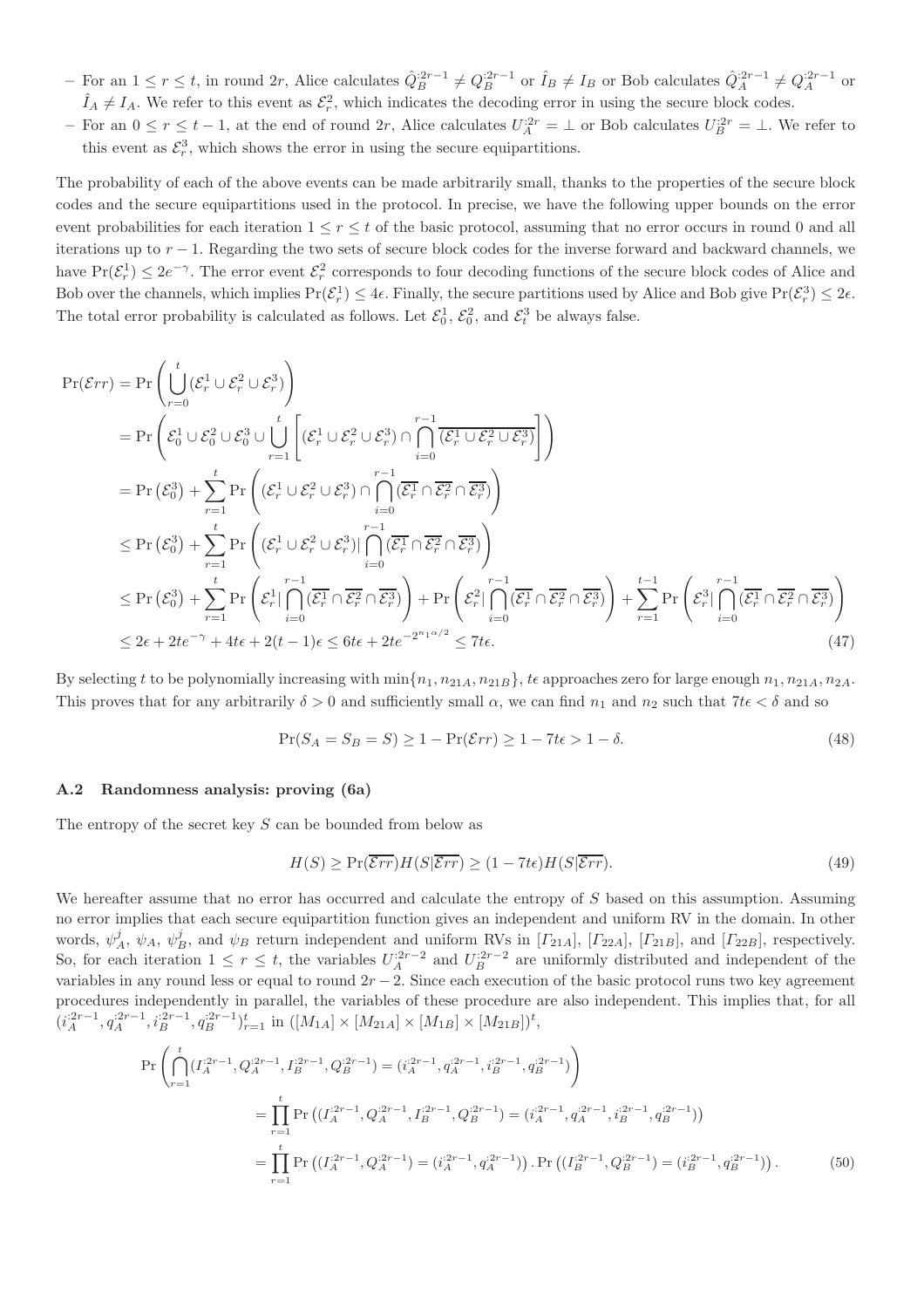and hence, for all  $(s_A^{:2r-1}, s_A^{:2r}, s_B^{:2r-1}, s_B^{:2r})_{r=1}^t$  in  $([K_{1A}] \times [K_{21A}] \times [K_{1B}] \times [K_{21B}])^t$ ,

$$
\Pr\left(\bigcap_{r=1}^{t} (S_A^{:2r-1}, S_A^{:2r}, S_B^{:2r-1}, S_B^{:2r}) = (s_A^{:2r-1}, s_A^{:2r}, s_B^{:2r-1}, s_B^{:2r})\right)
$$
\n
$$
= \prod_{r=1}^{t} \Pr\left((S_A^{:2r-1}, S_A^{:2r}) = (s_A^{:2r-1}, s_A^{:2r})\right). \Pr\left((S_B^{:2r-1}, S_B^{:2r}) = (s_B^{:2r-1}, s_B^{:2r})\right). \tag{51}
$$

This leads to

$$
H(S) = H\left( (S_A^{:2r-1}, S_A^{:2r}, S_B^{:2r-1}, S_B^{:2r})_{r=1}^t \right) = \sum_{r=1}^t H(S_A^{:2r-1}, S_A^{:2r}) + H(S_B^{:2r-1}, S_B^{:2r}). \tag{52}
$$

To continue the calculation above, we first discuss the RVs  $I_A^{:2r-1}$ ,  $J_A^{:2r-1}$ , and  $U_{2A}^{:2r-2}$ . For all  $i \in [M_{1A}]$  and all  $j \in [N_A]$ , we have

$$
\Pr\left(\left(I_A^{2r-1}, J_A^{2r-1}\right) = (i,j)\right) \le \Pr(Y_b^{n_1;2r-1} = d_{b,i}^j) \le 2^{-n_1(H(Y_b) - \epsilon)},\tag{53}
$$

where the last inequality follows from AEP and that  $d_{b,i}^j$  is  $\epsilon$ -typical w.r.t.  $Y_b$ . Since  $U_A^{2r-2} \in [T_{21A}] \times [T_{21B}]$  has a uniform distribution in, the two parts of it  $U_{1A}^{2r-2} \in [L_{1A}]$  and  $U_{2A}^{2r-2} \in [L_{2A}]$  are also uniformly distributed, i.e., specifically for  $U_{2A}^{:2r-2}$ ,

$$
\forall u \in [L_{2A}]: \quad \Pr\left(U_{2A}^{:2r-2} = u\right) = \frac{1}{L_{2A}}.\tag{54}
$$

We conclude that, for all  $i \in [M_{1A}]$  and all  $q \in [M_{21A}]$ , letting  $u = q \mod (L_{2A})$  and  $j = (q - u)/L_{2A}$ , we have (see (26), (31), and (32))

$$
\Pr\left((I_A^{2r-1}, Q_A^{2r-1}) = (i, q)\right) = \Pr\left((I_A^{2r-1}, J_A^{2r-1}, U_{2A}^{2r-2}) = (i, j, u)\right)
$$
  
\n
$$
\stackrel{(a)}{=} \Pr\left((I_A^{2r-1}, J_A^{2r-1}) = (i, j)\right) \cdot \Pr\left(U_{2A}^{2r-2} = u\right)
$$
  
\n
$$
= \frac{1}{L_{2A}} \Pr\left((I_A^{2r-1}, J_A^{2r-1}) = (i, j)\right)
$$
  
\n
$$
\leq \frac{1}{L_{2A}} 2^{-n_1(H(Y_b) - \epsilon)} = 2^{-n_1 I(X_b; Y_b) - n_{21A} I(X_f; Y_f) + n_1 \epsilon}
$$
  
\n
$$
= \frac{2^{n_1 \epsilon + n_{21A}\alpha}}{M_{1A} M_{21A}}.
$$
\n(55)

Equality (a) holds since  $(I_A^{2r-1}, J_A^{2r-1})$  and  $U_{2A}^{2r-2}$  are independent. The continuity of the entropy function gives

$$
H(I_A^{2r-1}, Q_A^{2r-1}) \ge \log(M_{1A}M_{21A}) - n_{21A}\alpha - n_1\epsilon. \tag{56}
$$

From the property of functions  $\phi$  and  $\phi^j$  (see Definition 5) and the description of the protocol, we can write

$$
H(S_A^{2r-1}, S_A^{2r}) \ge \log(K_{1A}K_{21A}) - n_{21A}\alpha - n_1\epsilon = n_1R_{sch^{-1}} + n_{21A}R_{scf} - n_{21A}\alpha - n_1\epsilon.
$$
 (57)

One can follow a similar approach to above to show

$$
H(S_B^{2r-1}, S_B^{2r}) \ge \log(K_{1B} + K_{21B}) - n_1 \epsilon = n_1 R_{scf^{-1}} + n_{21B} R_{scb} - n_{21B}\alpha - n_1 \epsilon.
$$
 (58)

Using  $(52)$  and  $(57)$  in  $(58)$ , we can write

$$
\frac{H(S)}{n} = \frac{t(n_1 R_{scb^{-1}} + n_{21A} R_{scf} - n_{21A}\alpha - n_1\epsilon) + t(n_1 R_{scf^{-1}} + n_{21B} R_{scb} - n_{21B}\alpha - n_1\epsilon)}{(t+1)(n_1 + n_2)}
$$
\n
$$
\geq \frac{t}{(t+1)(\mu+1)} \left(\mu R_{scb^{-1}} + \frac{n_{21A}}{n_2} R_{scf} + \mu R_{scf^{-1}} + \frac{n_{21B}}{n_2} R_{scb} - 2\alpha - 2\mu\epsilon\right)
$$
\n
$$
\geq \frac{t}{(t+1)(1+\mu)} \left((\mu R_{scb^{-1}} + \gamma_1 R_{scf}) + (\mu R_{scf^{-1}} + \gamma_2 R_{scb}) - 2(1+\mu)\alpha\right)
$$
\n(59)

where  $\mu = \frac{n_1}{n_2}$  and  $\gamma_1$  and  $\gamma_2$  are as defined in the theorem. Thus, for an arbitrarily given  $\delta > 0$ , we can choose  $\alpha$ , t,  $n_1$ , and  $n_2$  such that

$$
\frac{H(S)}{n} > Lbound_A + Lbound_B - \delta,
$$
\n(60)

with  $Lbound_A$  and  $Lbound_B$  as defined in the theorem.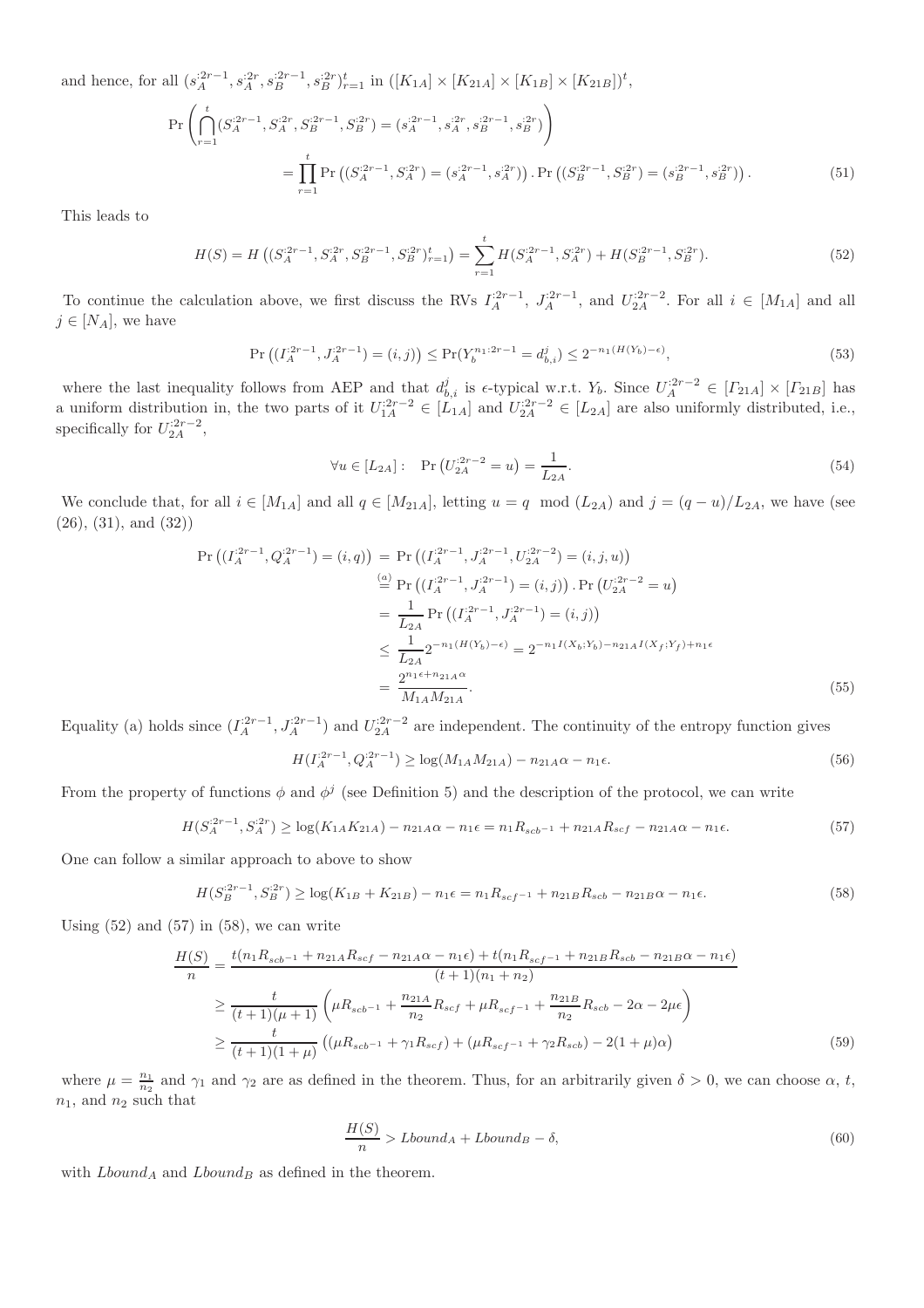## A.3 Secrecy analysis: proving (6c)

Denote by  $V_E^{ir}$  and  $SK^{ir}$  Eve's view and the total secret key established at the end of round r, respectively.

$$
H(S|V_E^{;2t}) = H(S) - I(SK^{;2t}; V_E^{;2t})
$$
  
=  $H(S) - I((S_A^T, S_B^T)_{r=2t-1}^2; V_E^{;2t}) - I(SK^{;2t-2}; V_E^{;2t}|(S_A^T, S_B^T)_{r=2t-1}^2)$   
=  $H(S) - I((S_A^T, S_B^T)_{r=2t-1}^2; V_E^{;2t}) - I(SK^{;2t-2}; (\mathbf{Z}_J^T, \mathbf{Z}_b^T)_{r=2t-1}^2|(S_A^T, S_B^T)_{r=2t-1}^2)$   
 $- I(SK^{;2t-2}; V_E^{;2t-2}|(S_A^T, S_B^T, \mathbf{Z}_J^T, \mathbf{Z}_b^T)_{r=2t-1}^2)$   
 $\geq H(S) - I((S_A^T, S_B^T)_{r=2t-1}^2; V_E^{;2t}) - I(SK^{;2t-2}; (\mathbf{Z}_J^T, \mathbf{Z}_b^T)_{r=2t-1}^2|(S_A^T, S_B^T)_{r=2t-1}^2)$   
 $- I(U_A^{2t-2}, U_B^{;2t-2}; V_E^{;2t-2}|SK^{;2t-2}) - I(SK^{;2t-2}; V_E^{;2t-2})$ , (61)

where the last inequality holds since

$$
I(SK^{2t-2}; V_E^{2t-2}|(S_A^T, S_B^T, \mathbf{Z}_f^T, \mathbf{Z}_b^T)_{r=2t-1}^2) \leq I(SK^{2t-2}, U_A^{2t-2}, U_B^{2t-2}; V_E^{2t-2}|(S_A^T, S_B^T, \mathbf{Z}_f^T, \mathbf{Z}_b^T)_{r=2t-1}^2)
$$
  
\n
$$
\leq I(SK^{2t-2}, U_A^{2t-2}, U_B^{2t-2}; V_E^{2t-2})
$$
  
\n
$$
= I(U_A^{2t-2}, U_B^{2t-2}; V_E^{2t-2}|SK^{2t-2}) + I(SK^{2t-2}; V_E^{2t-2}; V_E^{2t-2}).
$$
 (62)

Inequality (a) is due to the Markov chain  $(SK^{2t-2}, V_E^{2t-2}) \leftrightarrow (U_A^{2t-2}, U_B^{2t-2}) \leftrightarrow (S_A^x, S_B^x, \mathbf{Z}_f^x, \mathbf{Z}_b^x, \mathbf{Z}_f^x, \mathbf{Z}_b^x)_{r=2t-1}^x$ . There are 5 terms on the right hand of (61). In the sequel, we calculate the second, the third, and the fourth terms separately and show that they are all arbitrarily small.

#### The second term in (61)

$$
I\left((S_A^r, S_B^r)^{2t}_{r=2t-1}; V_E^{2t}\right)
$$
\n
$$
= I\left((S_A^r, S_B^r)^{2t}_{r=2t-1}; (\mathbf{Z}_f^r, \mathbf{Z}_b^r)^{2t}_{r=2t-1}\right) + I\left((S_A^r, S_B^r)^{2t}_{r=2t-1}; V_E^{2t-2} | (\mathbf{Z}_f^r, \mathbf{Z}_b^r)^{2t}_{r=2t-1})\right)
$$
\n
$$
\leq I\left((S_A^r, S_B^r)^{2t}_{r=2t-1}; (\mathbf{Z}_f^r, \mathbf{Z}_b^r)^{2t}_{r=2t-1}\right) + I\left((S_A^r, S_B^r)^{2t}_{r=2t-1}, U_A^{2t-2}, U_B^{2t-2}; V_E^{2t-2}, \mathbf{X}_f^{2t-2}, \mathbf{X}_b^{2t-2} | (\mathbf{Z}_f^r, \mathbf{Z}_b^r)^{2t}_{r=2t-1}\right)
$$
\n(a)\n
$$
\leq I\left((S_A^r, S_B^r)^{2t}_{r=2t-1}; (\mathbf{Z}_f^r, \mathbf{Z}_b^r)^{2t}_{r=2t-1}\right) + I\left(U_A^{2t-2}, U_B^{2t-2}; V_E^{2t-2}, \mathbf{X}_f^{2t-2}, \mathbf{X}_b^{2t-2}\right)
$$
\n(b)\n
$$
= I\left((S_A^r, S_B^r)^{2t}_{r=2t-1}; (\mathbf{Z}_f^r, \mathbf{Z}_b^r)^{2t}_{r=2t-1}\right) + I\left(U_A^{2t-2}, U_B^{2t-2}; \mathbf{Z}_f^{2t-2}, \mathbf{Z}_b^{2t-2}, \mathbf{X}_f^{2t-2}, \mathbf{X}_b^{2t-2}\right)
$$
\n(c)\n
$$
\leq I\left((S_A^r, S_B^r)^{2t}_{r=2t-1}; (\mathbf{Z}_f^r, \mathbf{Z}_b^r)^{2t}_{r=2t-1}\right) + (\log \Gamma_A + \log \Gamma_B)\epsilon
$$
\n(d)\n
$$
I\left(S_A^{2t-1}, S_A^{2t}; \mathbf{Z}_b^{2t-1}, \mathbf{Z}_f^{
$$

Inequality (a) is due to the Markov chain

$$
(\mathbf{X}_{f}^{:2t-2}, \mathbf{X}_{b}^{:2t-2}, V_{E}^{:2t-2}) \leftrightarrow (U_{A}^{:2t-2}, U_{B}^{:2t-2}) \leftrightarrow (S_{A}^{:r}, S_{B}^{:r}, \mathbf{Z}_{f}^{:r}, \mathbf{Z}_{b}^{:r})_{r=2t-1}^{2t},
$$

equality (b) is due to

$$
V_E^{:2t-2}\leftrightarrow (\mathbf{X}_{f}^{:2t-2},\mathbf{X}_{b}^{:2t-2},\mathbf{Z}_{f}^{:2t-2},\mathbf{Z}_{b}^{:2t-2}) \leftrightarrow (U_A^{:2t-2},U_B^{:2t-2}),
$$

inequality (c) follows from the property of secure equipartitions (see (23)), and equality (d) holds due to the independency of the variables. We shall show that the first two terms of (63) are small. Using (26) and (30)),

$$
I(S_A^{2t-1}, S_A^{2t}; \mathbf{Z}_b^{2t-1}, \mathbf{Z}_f^{2t})
$$
  
\n=  $I(S_A^{2t-1}, S_A^{2t}, \mathbf{Y}_b^{2t-1}, \mathbf{X}_f^{2t}; \mathbf{Z}_b^{2t-1}, \mathbf{Z}_f^{2t}) - I(\mathbf{Y}_b^{2t-1}, \mathbf{X}_f^{2t}; \mathbf{Z}_b^{2t-1}, \mathbf{Z}_f^{2t}|S_A^{2t-1}, S_A^{2t})$   
\n=  $I(\mathbf{Y}_b^{2t-1}, \mathbf{X}_f^{2t}; \mathbf{Z}_b^{2t-1}, \mathbf{Z}_f^{2t}) - I(\mathbf{Y}_b^{2t-1}, \mathbf{X}_f^{2t}; \mathbf{Z}_b^{2t-1}, \mathbf{Z}_f^{2t}|S_A^{2t-1}, S_A^{2t})$   
\n $\le I(\mathbf{Y}_b^{2t-1}; \mathbf{Z}_b^{2t-1}) + I(\mathbf{X}_f^{2t}; \mathbf{Z}_f^{2t}) - I(\mathbf{Y}_b^{2t-1}, \mathbf{X}_f^{2t}; \mathbf{Z}_b^{2t-1}, \mathbf{Z}_f^{2t}|S_A^{2t-1}, S_A^{2t})$   
\n $\le n_1(I(Y_b; Z_b) + \epsilon) + n_{21A}(I(X_f; Z_f) + \epsilon) - H(\mathbf{Y}_b^{2t-1}, \mathbf{X}_f^{2t}|S_A^{2t-1}, S_A^{2t}) + H(\mathbf{Y}_b^{2t-1}, \mathbf{X}_f^{2t}| \mathbf{Z}_b^{2t-1}, \mathbf{Z}_f^{2t}|S_A^{2t-1}, \mathbf{Z}_f^{2t}|S_A^{2t-1}, \mathbf{Z}_f^{2t}|S_A^{2t-1}, S_A^{2t})$   
\n(64)

The last inequality follows from AEP. Using the proof for the existence of capacity achieving codes along with Fano's inequalities gives us that the last term in the above is at most  $(n_1 + n_{21A})\delta_1$  for some arbitrarily small  $\delta_1$  (see e.g.,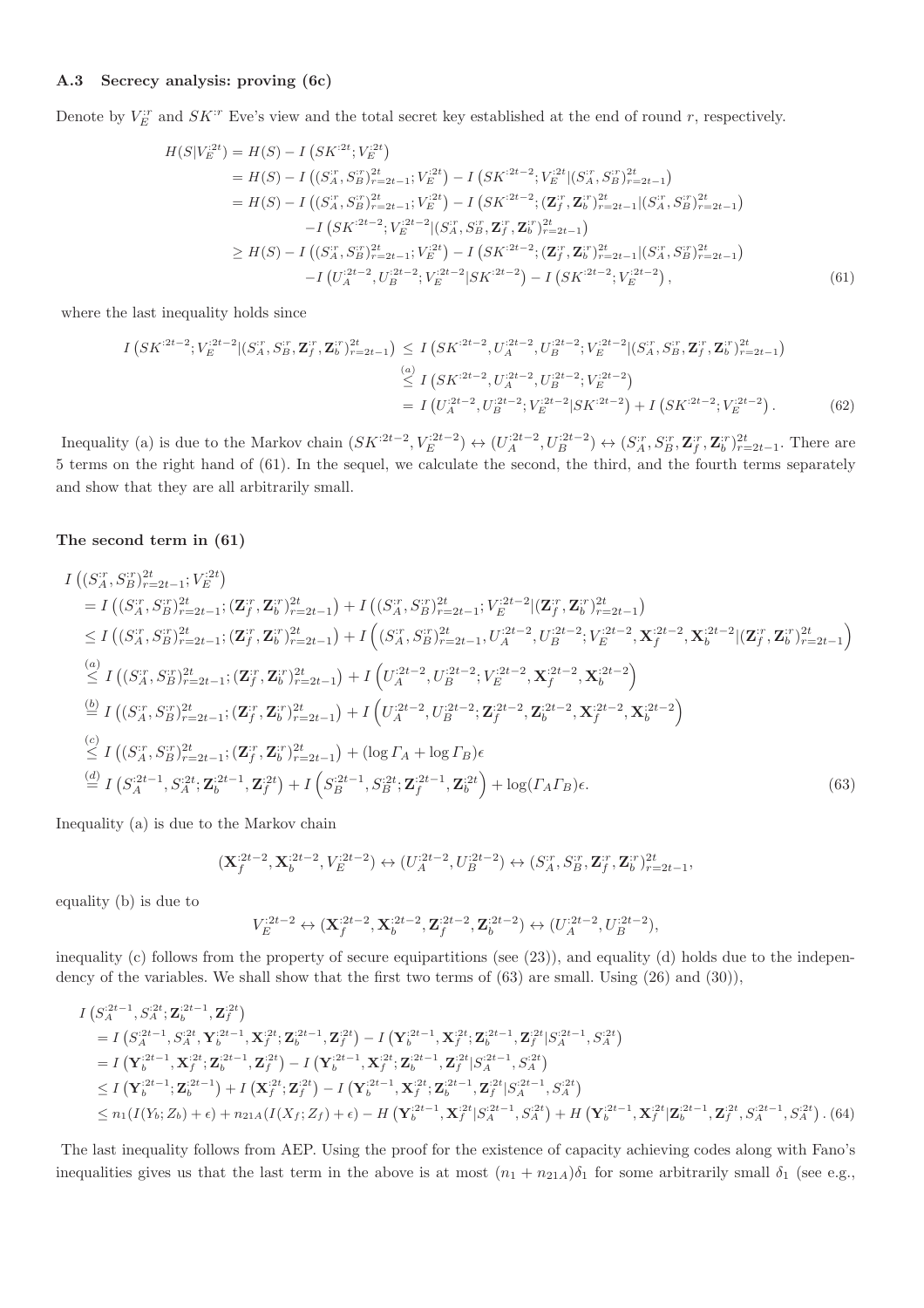Appendix E or [3, Proof of Lemma 2]). For the the rest we write

$$
I\left(S_A^{2t-1}, S_A^{2t}; \mathbf{Z}_b^{2t-1}, \mathbf{Z}_f^{2t}\right)
$$
  
\n
$$
\leq n_1 I(Y_b; Z_b) + n_{21A} I(X_f; Z_f) - H\left(\mathbf{Y}_b^{2t-1}, \mathbf{X}_f^{2t} | S_A^{2t-1}, S_A^{2t}\right) + (n_1 + n_{21A})(\epsilon + \delta_1)
$$
  
\n
$$
= n_1 I(Y_b; Z_b) + n_{21A} I(X_f; Z_f) - H\left(I_A^{2t-1}, Q_A^{2t-1} | S_A^{2t-1}, S_A^{2t}\right) + (n_1 + n_{21A})(\epsilon + \delta_1)
$$
  
\n
$$
= n_1 I(Y_b; Z_b) + n_{21A} I(X_f; Z_f) - H(I_A^{2t-1}, Q_A^{2t-1}) + H(S_A^{2t-1}) + H(S_A^{2t}) + (n_1 + n_{21A})(\epsilon + \delta_1)
$$
  
\n
$$
\leq n_1 I(Y_b; Z_b) + n_{21A} I(X_f; Z_f) - \log(M_1 M_{21A}) + \log(K_1 K_{21A}) + (n_1 + n_{21A})(\epsilon + \delta_1)
$$
  
\n
$$
= n_1 I(Y_b; Z_b) + n_{21A} I(X_f; Z_f) + n_1 (R_{scb^{-1}} - R_{cb}) + n_{21A} (R_{scf} - R_{cf}) + (n_1 + n_{21A})(\epsilon + \delta_1)
$$
  
\n
$$
= n_1 I(Y_b; Z_b) + n_{21A} I(X_f; Z_f) - n_1 (I(Y_b; Z_b) + \alpha) - n_{21A} (I(X_f; Z_f) + \alpha) + (n_1 + n_{21A})(\epsilon + \delta_1)
$$
  
\n
$$
= (n_1 + n_{21A})(\epsilon + \delta_1 - \alpha) \leq (n_1 + n_{21A})\delta_2,
$$
 (65)

for an arbitrarily small  $\delta_2$ . Similarly, one can show

$$
I\left(S_B^{:2t-1}, S_B^{:2t}; \mathbf{Z}_f^{:2t-1}, \mathbf{Z}_b^{:2t}\right) \le (n_1 + n_{21B})\delta_3,\tag{66}
$$

for an arbitrarily small  $\delta_3$ . This gives that (63) is bounded as

$$
I\left((S_A^{\cdot r}, S_B^{\cdot r})_{r=2t-1}^{2t}; V_E^{\cdot 2t}\right) \le (n_1 + n_2)\delta_4,\tag{67}
$$

for some arbitrarily small  $\delta_4$ .

## The third term in (61)

$$
I(SK^{2t-2}; (\mathbf{Z}_f^{r}, \mathbf{Z}_b^{r})_{r=2t-1}^{2t} | (S_A^{r}, S_B^{r})_{r=2t-1}^{2t})
$$
  
\n
$$
\leq I\left(SK^{2t-2}, \mathbf{X}_f^{2t-2}, \mathbf{X}_b^{2t-2}; (\mathbf{Z}_f^{r}, \mathbf{Z}_b^{r})_{r=2t-1}^{2t}, U_A^{2t-2}, U_B^{2t-2} | (S_A^{r}, S_B^{r})_{r=2t-1}^{2t})
$$
  
\n
$$
\leq I\left(\mathbf{X}_f^{2t-2}, \mathbf{X}_b^{2t-2}; U_A^{2t-2}, U_B^{2t-2}\right)
$$
  
\n
$$
\stackrel{(a)}{=} I\left(\mathbf{X}_f^{2t-2}; U_B^{2t-2}\right) + I\left(\mathbf{X}_b^{2t-2}; U_A^{2t-2}\right)
$$
  
\n
$$
\leq \log(I_A . T_B) \epsilon.
$$
  
\n(68)

Inequality (a) is due to the Markov chain

$$
SK^{:2t-2}\leftrightarrow \mathbf{(X)}^{:2t-2}_f,\mathbf{X}^{:2t-2}_b)\leftrightarrow (U_A^{:2t-2},U_B^{:2t-2})\leftrightarrow (S_A^{\text{.}r},S_B^{\text{.}r},\mathbf{Z}_f^{\text{.}r},\mathbf{Z}_b^{\text{.}r})_{r=2t-1}^{\text{2t}},
$$

and equality (b) follows from the independence of the variables.

## The fourth term in (61)

$$
I\left(U_A^{:2t-2}, U_B^{:2t-2}; V_E^{:2t-2}|SK^{:2t-2}\right) \leq I\left(U_A^{:2t-2}, U_B^{:2t-2}; V_E^{:2t-2}, \mathbf{X}_f^{:2t-2}, \mathbf{X}_b^{:2t-2}|SK^{:2t-2}\right)
$$
  
\n
$$
\stackrel{(a)}{\leq} I\left(U_A^{:2t-2}, U_B^{:2t-2}; \mathbf{Z}_f^{:2t-2}, \mathbf{Z}_b^{:2t-2}, \mathbf{X}_f^{:2t-2}, \mathbf{X}_b^{:2t-2}\right)
$$
  
\n
$$
\stackrel{\text{(b)}}{=} I\left(U_A^{:2t-2}; \mathbf{Z}_b^{:2t-2}, \mathbf{X}_b^{:2t-2}\right) + I\left(U_B^{:2t-2}; \mathbf{Z}_f^{:2t-2}, \mathbf{X}_f^{:2t-2}\right)
$$
  
\n
$$
\leq \log(I_A, \Gamma_B)\epsilon.
$$
  
\n(69)

Inequality (a) is due to the Markov chain

$$
(SK^{:2t-2},V_E^{:2t-2}) \leftrightarrow (\mathbf{X}^{:2t-2}_f,\mathbf{X}^{:2t-2}_b,\mathbf{Z}^{:2t-2}_f,\mathbf{Z}^{:2t-2}_b) \leftrightarrow (U_A^{:2t-2},U_B^{:2t-2}),
$$

and equality (b) follows from the independence of the variables. Using  $(67)-(69)$  in  $(61)$ , we arrive at

$$
H(S|V_E^{;2t}) \ge H(S) - I\left(SK^{;t-2}; V_E^{;t-2}\right) - (n_1 + n_2)\delta_5,\tag{70}
$$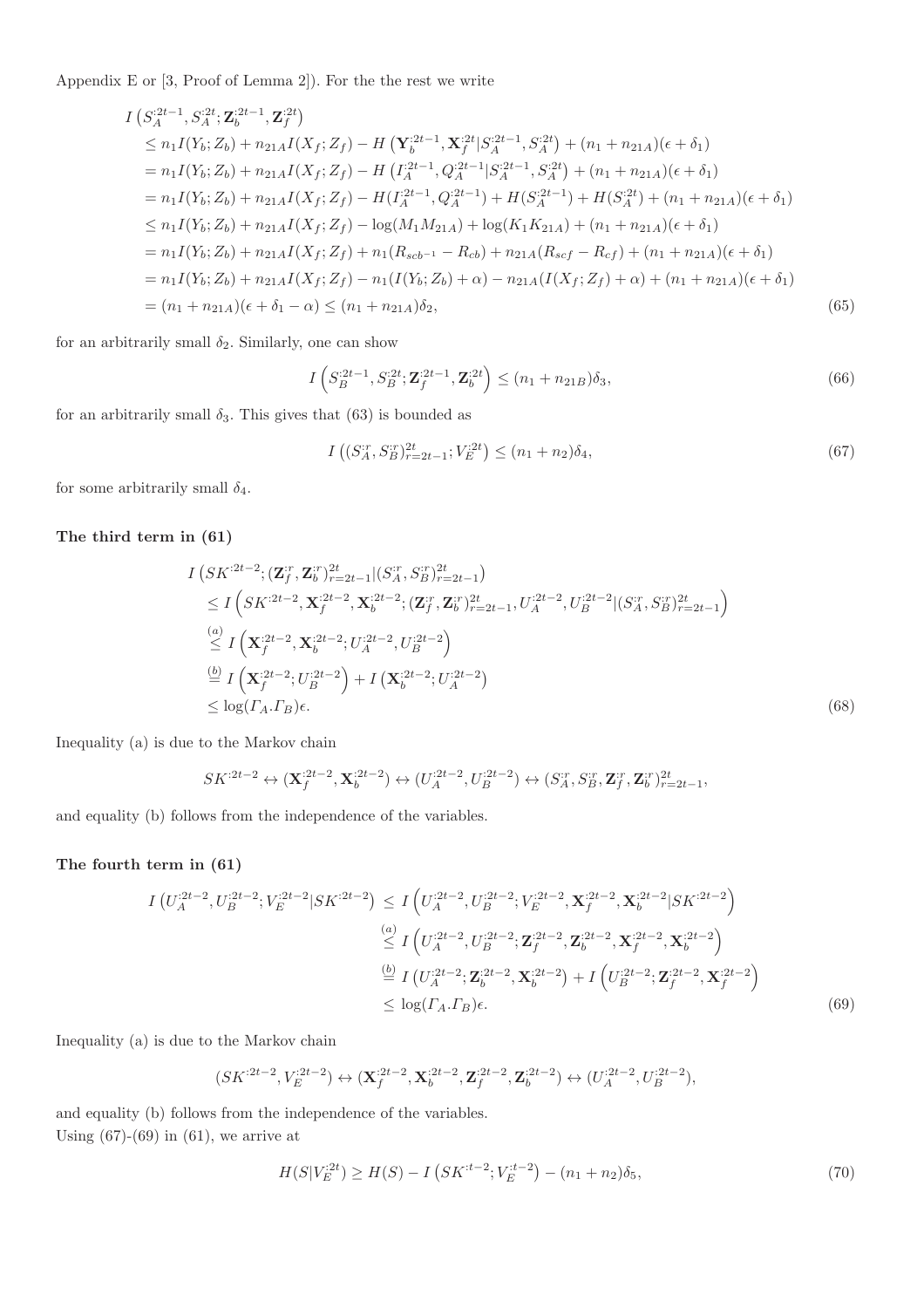for some arbitrarily small  $\delta_5$ . Repeating the above steps t times, lets us conclude

$$
H(S|V_E^{2t}) \ge H(S) - t(n_1 + n_2)\delta_5,\tag{71}
$$

which proves, for appropriate selection of parameters,

$$
\frac{H(S|V_E^{2t})}{H(S)} \ge 1 - \frac{t(n_1 + n_2)\delta_5}{H(S)} > 1 - \delta.
$$
\n(72)

# B Proof of Theorem 2: upper bound

Let  $\Pi$  be an  $(R_{sk}, \delta)$ -secure t-round protocol that achieves the SK rate  $R_{sk}$  as described in Section 2 for an arbitrarily small  $\delta > 0$ . Using (6c) and Fano's inequality for (6b), we have

$$
I(S; V_E^{t-1}) = H(S) - H(S|View_E) \le \delta H(S), \quad H(S|S_A) \le h(\delta) + \delta H(S), \quad H(S|S_B) \le h(\delta) + \delta H(S) \tag{73}
$$

Considering  $(73)$ , we write the entropy of S as

$$
H(S) = I(S; S_A) + H(S|S_A) + I(S; V_E^{t-1}) - I(S; V_E^{t-1})
$$
  
\n
$$
\leq I(S; S_A | V_E^t) + H(S|S_A) + I(S; V_E^{t-1})
$$
\n(74)

$$
\leq H(S_A|V_E^{:t-1}) + h(\delta) + 2\delta H(S)
$$

$$
\leq H(V_A^{:t-1}|V_E^{:t-1}) + h(\delta) + 2\delta H(S). \tag{75}
$$

Similarly

$$
H(S) \le H(V_B^{t-1}|V_E^{t-1}) + h(\delta) + 2\delta H(S),\tag{76}
$$

$$
H(S) \le H(V_A^{:t-1}, V_B^{:t-1}|V_E^{:t-1}) + h(\delta) + 2\delta H(S),\tag{77}
$$

and, from (74),

$$
H(S) \leq I(S, S_B; S_A | V_E^{t-1}) + H(S|S_A) + I(S; V_E^{t-1})
$$
  
=  $I(S_B; S_A | V_E^{t-1}) + I(S; S_A | S_B, V_E^{t-1}) + H(S|S_A) + I(S; V_E^{t-1})$   
 $\leq I(S_A; S_B | V_E^{t-1}) + H(S|S_B) + H(S|S_A) + I(S; V_E^{t-1})$   
 $\leq I(V_A^{t-1}; V_B^{t-1} | V_E^{t-1}) + 2h(\delta) + 3\delta H(S).$  (78)

Choose the RVs  $(X_f, Y_f, Z_f)$  and  $(X_b, Y_b, Z_b)$  such that they correspond to the 2DMBC probability distributions and

$$
P_{X_f} = \frac{1}{n} \sum_{r=0}^{t-1} \sum_{i=1}^{n_r} P_{X_{f,i}^{r}}, \qquad P_{X_b} = \frac{1}{n} \sum_{r=0}^{t-1} \sum_{i=1}^{n_r} P_{X_{b,i}^{r}},
$$

Below, we study each of the inequalities (75)-(78), respectively, to obtain four upper bounds on the entropy of the key  $S$  produced by the SKE protocol  $\Pi$ .

$$
H(V_A^{it-1}|V_E^{it-1}) \le H(V_A^{it-1}|V_E^{it-1})
$$
  
= 
$$
\sum_{r=0}^{t-1} H(Y_b^{n_r:r}|V_A^{ir-1}, V_E^{it-1})
$$
  

$$
\le \sum_{r=0}^{t-1} H(Y_b^{n_r:r}|Z_b^{n_r:r})
$$
  

$$
\le nH(Y_b|Z_b).
$$
 (79)

Similarly

$$
H(V_A^{:t-1}|V_E^{:t-1}) \le nH(Y_f|Z_f). \tag{80}
$$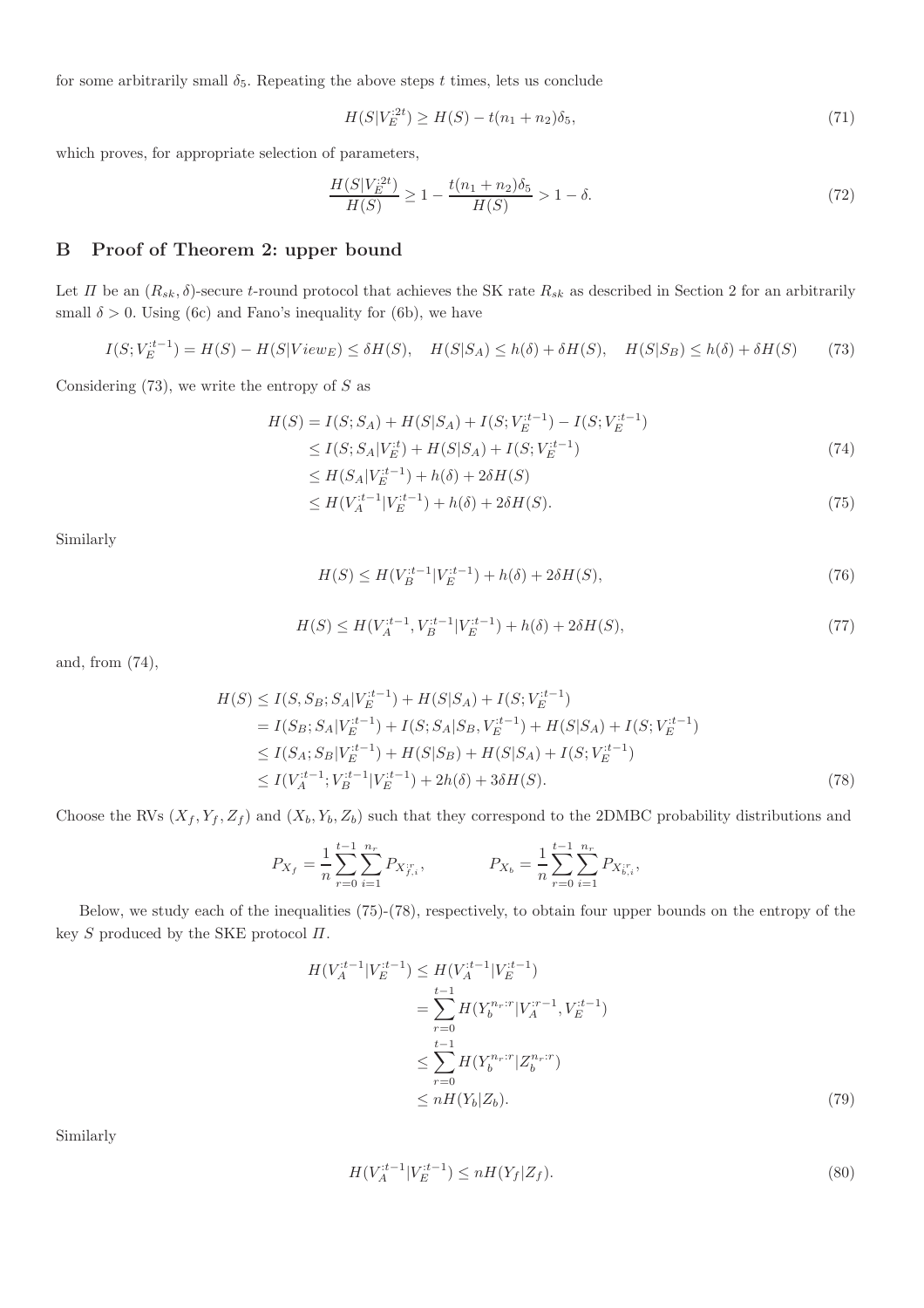$$
H(V_A^{it-1}, V_B^{it-1} | V_E^{:t-1}) = \sum_{r=0}^{t-1} H(Y_f^{n_r:r}, Y_b^{n_r:r} | V_A^{ir-1}, V_B^{ir-1}, V_E^{it-1})
$$
  
\n
$$
= \sum_{r=0}^{t-1} H(Y_f^{n_r:r}, Y_b^{n_r:r} | V_A^{ir-1}, V_B^{ir-1}, X_f^{n_r:r}, X_b^{n_r:r}, V_E^{it-1})
$$
  
\n
$$
= \sum_{r=0}^{t-1} (H(Y_f^{n_r:r} | X_f^{n_r:r}, Z_f^{n_r:r}, Z_b^{n_r:r}) + H(Y_b^{n_r:r} | X_b^{n_r:r}, Z_f^{n_r:r}, Z_b^{n_r:r})
$$
  
\n
$$
\le n(H(Y_f | X_f, Z_f) + H(Y_b | X_b, Z_b)).
$$
\n(81)

Finally,

$$
I(V_A^{:t-1}; V_B^{:t-1}|V_E^{:t-1}) = H(V_A^{:t-1}|V_E^{:t-1}) + H(V_B^{:t-1}|V_E^{:t-1}) - H(V_A^{:t-1}, V_B^{:t-1}|V_E^{:t-1})
$$
  
\n
$$
\leq n(I(X_f; Y_f | Z_f) + H(X_b; Y_b | Z_b)).
$$
\n(82)

Combining the results gives

$$
H(S) \le n \min\{H(Y_f|Z_f), H(Y_b|Z_b), (H(Y_f|X_f, Z_f) + H(Y_b|X_b, Z_b)), (I(X_f; Y_f|Z_f) + H(X_b; Y_b|Z_b))\} + 2h(\delta) + 3\delta H(S)
$$
  
=  $n(\min\{H(Y_f|X_f, Z_f), I(X_b; Y_b|Z_b)\} + \min\{H(Y_b|X_b, Z_b), I(X_f; Y_f|Z_f)\} + 2h(\delta) + 3\delta H(S).$  (83)

From (6a) and (83), we conclude the following upper bound on  $R_{sk}$ 

$$
R_{sk} < \frac{1}{n}H(S) + \delta
$$
\n
$$
< \min\{H(Y_f|X_f, Z_f), I(X_b; Y_b|Z_b)\}\ + \min\{H(Y_b|X_b, Z_b), I(X_f; Y_f|Z_f)\} + \delta + 2h(\delta) + 3\delta H(S)
$$
\n
$$
\leq \min\{H(Y_f|X_f, Z_f), I(X_b; Y_b|Z_b)\}\ + \min\{H(Y_b|X_b, Z_b), I(X_f; Y_f|Z_f)\}.
$$

The last inequality holds since  $\delta$  is arbitrarily small.  $\Box$ 

# C Proof of Theorem 3

When the channel leaks zero information to Eve, we have  $I(X_f, Y_f; Z_f) = I(X_b, Y_f; Z_b) = 0$ . Following the lower bound (13), we choose  $\mu \approx 0$  and lower bound the SK capacity as follows. Note that for this selection of  $\mu$  the conditions (18) and (19) always hold.

$$
C_{sk}^{2DMBC} \ge \max_{P_{X_f}, P_{X_b}} \{Lbound_A + Lbound_B\},\tag{84}
$$

where

$$
Lbound_A = (\gamma_1 I(X_f; Y_f)), \qquad \gamma_1 = \min\{1, \frac{H(Y_b|X_b)}{I(X_f; Y_f)}\},\tag{85}
$$

$$
Lbound_B = (\gamma_2 I(X_b; Y_b)), \qquad \gamma_2 = \min\{1, \frac{H(Y_f|X_f)}{I(X_b; Y_b)}\}.
$$
\n(86)

The above can be written as

$$
Lbound_A = \min\{H(Y_b|X_b), I(X_f;Y_f)\}, \qquad Lbound_B = \min\{H(Y_f|X_f), I(X_b;Y_b)\}.\tag{87}
$$

The first and the second term above equal  $Ubound_A$  and  $Ubound_B$  in the upper bound (22).  $\Box$ 

# D Proof of Lemma 4

The proof would be an extension of that of Lemma 3; thus, a complete proof is omitted. In brief, the existence of  $N$ secure block codes is proved similarly to the existence of one secure block code, following Shannon's random coding